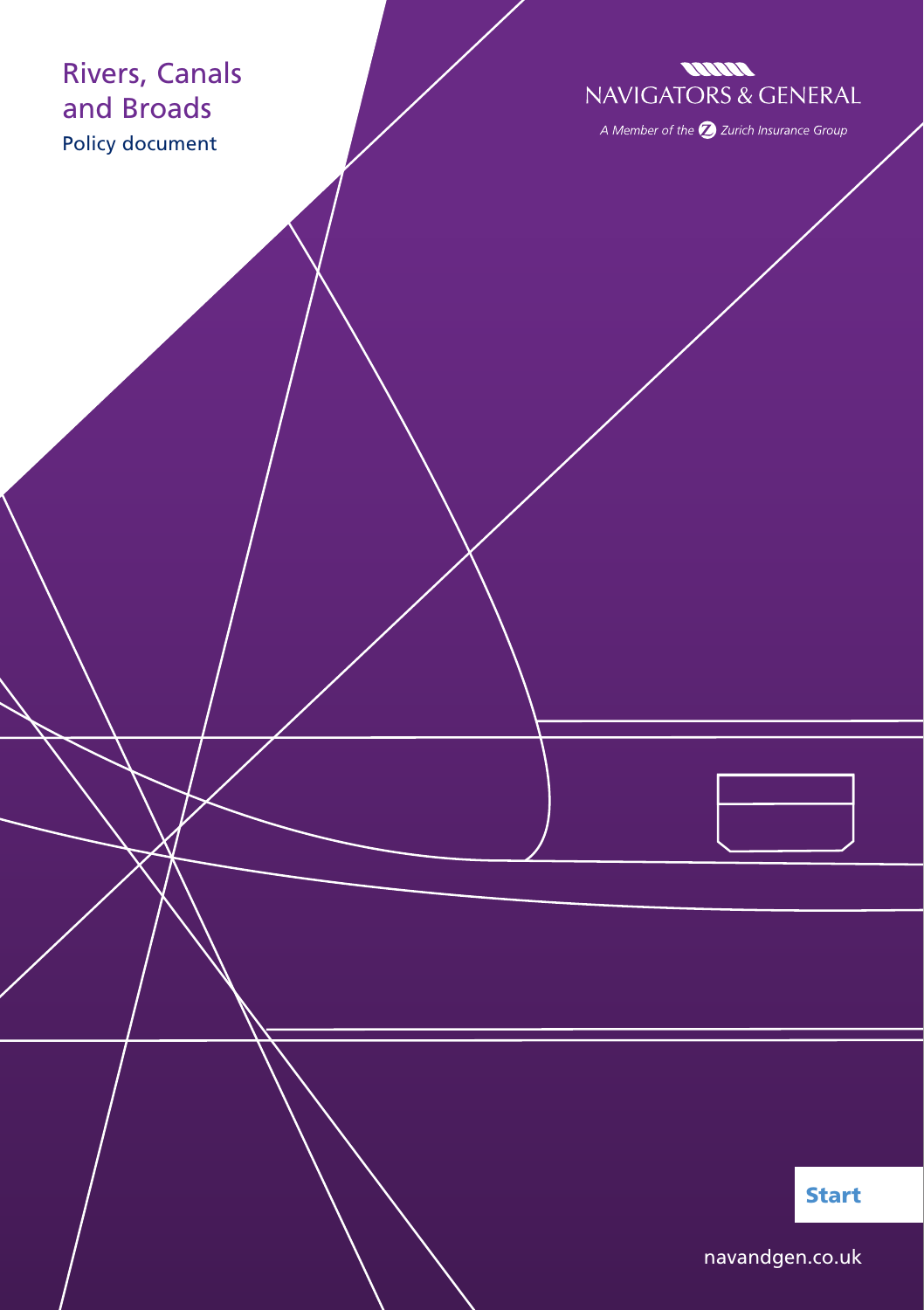## **Contents**

# **Please click the titles below to navigate to the section**

| <b>Definitions</b>            |    |
|-------------------------------|----|
| Making a claim                | 13 |
| Loss or damage to your vessel | 14 |
| Liability to others           | 15 |
| Additional cover              | 16 |
| Personal effects              | 18 |
| Personal accident             | 19 |
| Endorsements                  |    |

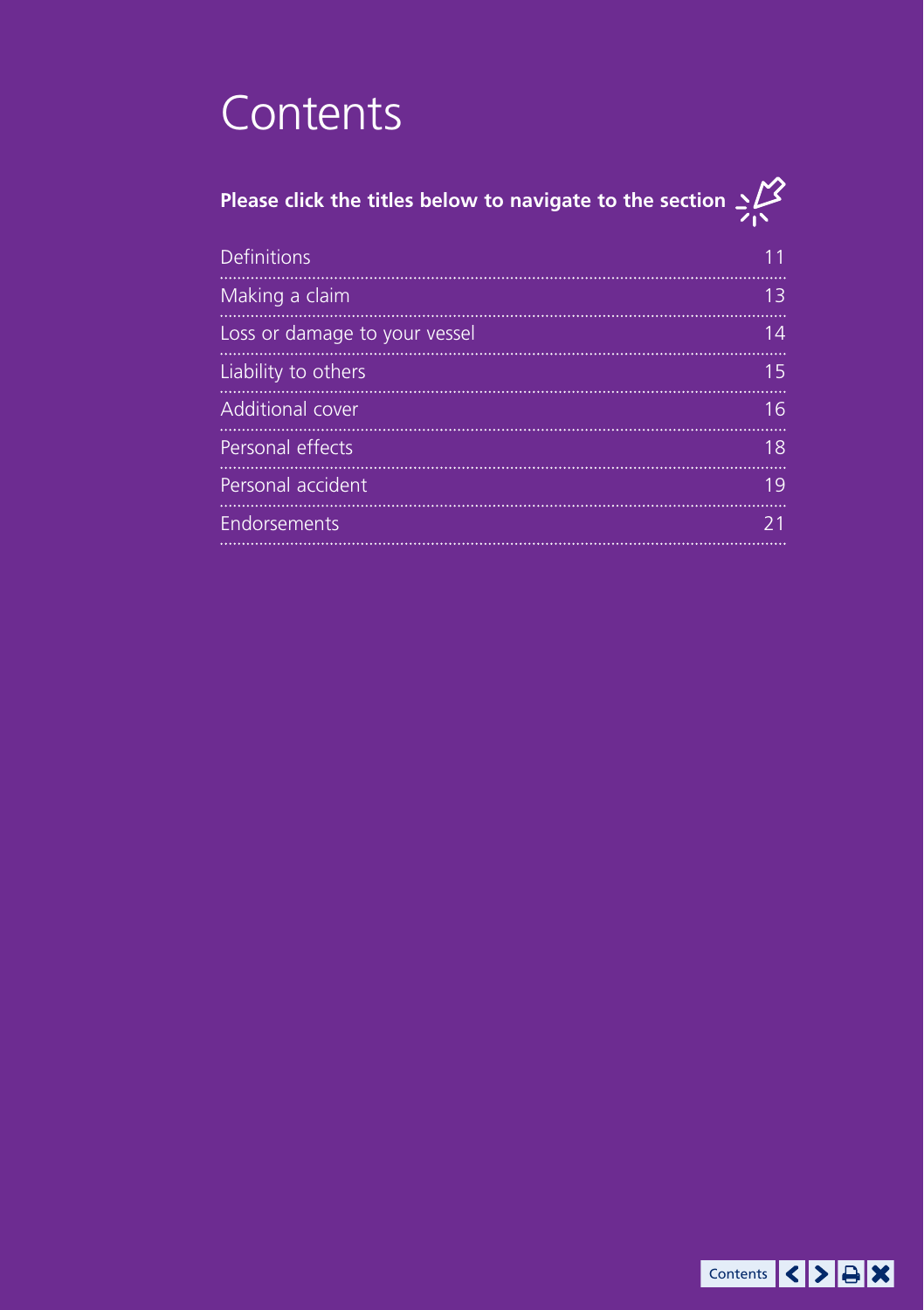## Thank you for choosing Navigators and General Rivers, Canals and Broads insurance

We have been at the forefront of pleasure boat insurance for over 90 years. As such, we understand that offering the right insurance to our customers is about more than comparing premiums and cover it's also about choosing a company that appreciates the differing needs of boat owners. With our wealth of experience, you can be assured of a personal and professional service.

## **Governing Law**

Your policy is governed by the law that applies to where you reside within the United Kingdom, Channel Islands or Isle of Man. If there is any disagreement about which law applies, English law will apply, in which case you agree to submit to the exclusive jurisdiction of the courts in England and Wales. Unless agreed otherwise, we will communicate to you in English.

If you would like to request a policy document, please call us or write and we will arrange for this to be sent out to you, alternatively a copy can be downloaded from our website: [www.navandgen.co.uk](http://www.navandgen.co.uk)

## **Relevant to the entire policy**

This policy is an agreement between you and us but is only valid if you pay the premiums. It is based on the information you gave us and confirmed to us during the application process or subsequently. Your policy provides the cover for the period of insurance shown in your schedule. You must read these terms and conditions together with your schedule and any specifications or endorsements as one contract.

## **Information you should provide**

It is important you check the information shown in your policy documentation, as **your** policy and cover is based on the information you have given us (either direct or via your insurance adviser) during the application process or subsequently, as confirmed in your most recent documents. Although we may undertake checks to verify your details, you must take reasonable care to ensure all information provided by you or on your behalf is, to the best of **your** knowledge and belief, accurate and complete.

You must tell us immediately if at any time any of the information is incorrect or changes. If we have wrong information this may result in an increased premium and/or claims not being paid in full, or your insurance may not be valid and claims will not be paid. If in doubt about any information please contact us soon as possible.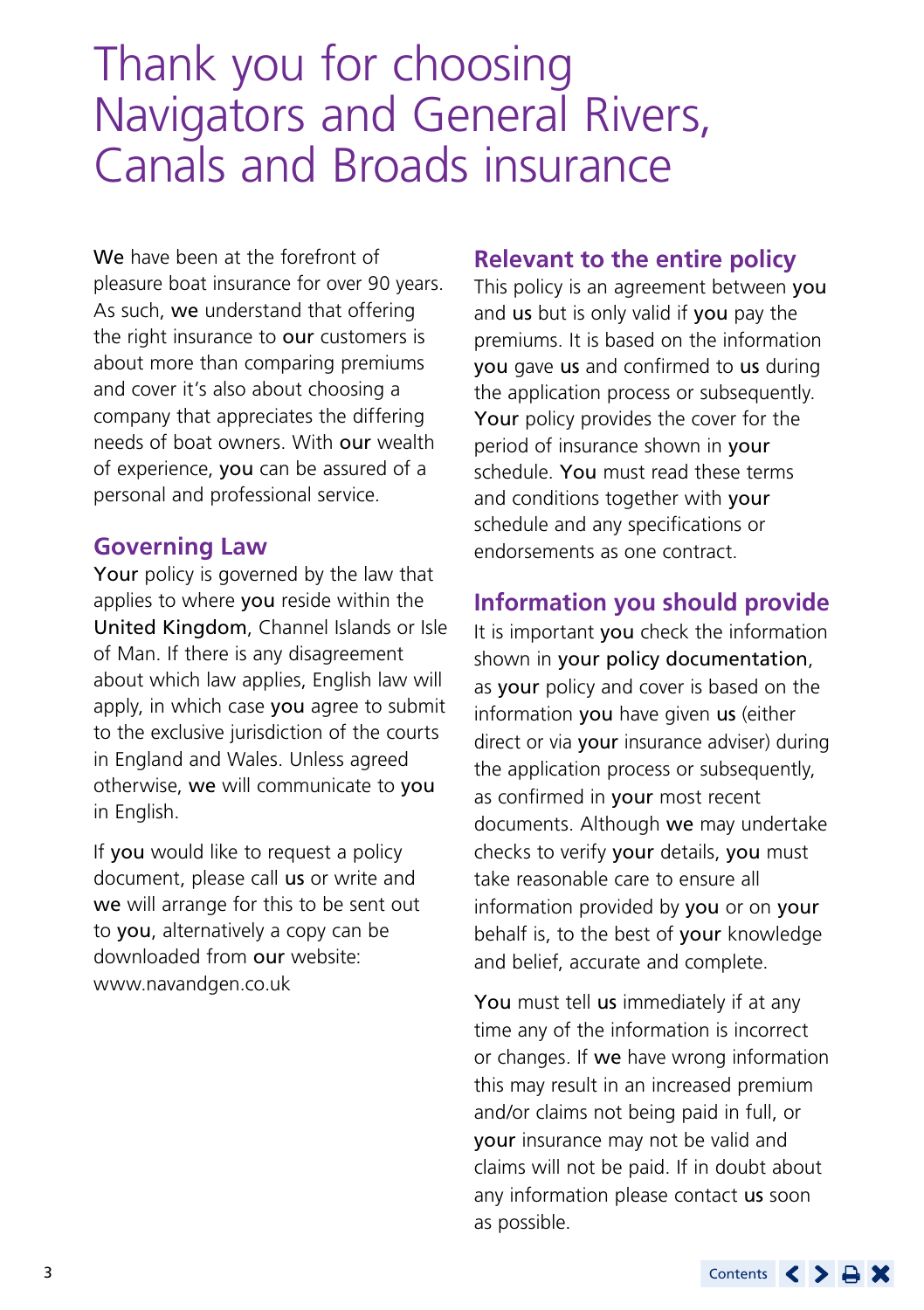Changes in information we need to be informed of include, but are not limited to, the following examples and apply equally to all persons covered under the policy:

- accidents (fault or non-fault) whether or not resulting in a claim;
- thefts (of or from the **vessel**):
- convictions or pending prosecutions for any criminal offence;
- change of your address or where your vessel is moored;
- make and/or model of **vessel**:
- use of **vessel**:
- modifications to your vessel;
- any health matters affecting ability to operate the vessel.

Your insurance may not be valid until we have agreed to accept your changes and we will be entitled to vary the premium and terms for the rest of the period of insurance.

You should keep a record of all information supplied to us in connection with this insurance.

The Schedule, Certificate of Insurance, Operative Endorsements and Policy are to be read together as one contract and are based on the information you have provided.

If you fail to pay your premium we will refuse your claim or take the balance of any outstanding premium due to us from any claim payment we make to you. This may mean that we fulfil our obligations to any claim against your policy by a third party but seek full recovery of any sum made under your policy directly from you. This may include the instruction of solicitors or other recovery agents.

## **Who controls my personal information?**

This notice tells you how Navigators and General, a trading name of Zurich Insurance plc ("Zurich"), as data controller, will deal with your personal information. Where Zurich introduces you to a company outside the group, that company will tell you how your personal information will be used.

You can ask for further information about our use of your personal information, or complain about its use in the first instance, by contacting our Data Protection Officer at: Zurich Insurance Group, Tri-centre 1, Newbridge Square Swindon, SN1 1HN or by emailing the Data Protection Officer at [GBZ.General.](mailto:GBZ.General.Data.Protection@uk.zurich.com) [Data.Protection@uk.zurich.com.](mailto:GBZ.General.Data.Protection@uk.zurich.com)

If you have any concerns regarding our processing of your personal information. or are not satisfied with our handling of any request by you in relation to your rights, you also have the right to make a complaint to the Information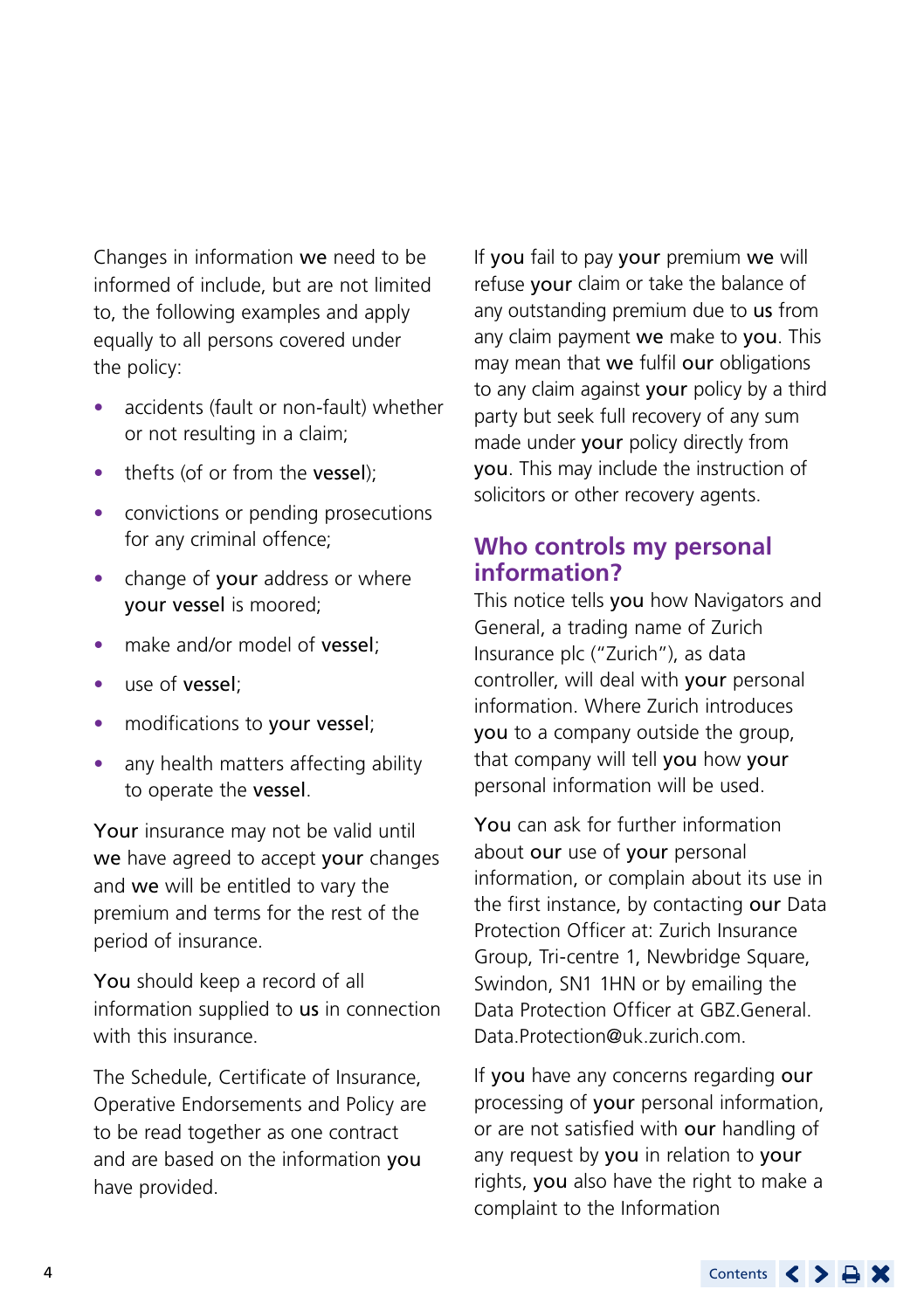Commissioner's Office. Their address is: First Contact Team, Information Commissioner's Office, Wycliffe House, Water Lane, Wilmslow, SK9 5AF.

## **What personal information will you collect about me?**

We will collect and process the personal information that you give us by phone, email, filling in forms, including on our website, and when you report a problem with our website. We also collect personal information from your appointed agent such as your trustee, broker, intermediary or financial adviser in order to provide you with the services you have requested and from other sources, such as credit reference agencies and other insurance companies, for verification purposes. We will also collect information you have volunteered to be in the public domain and other industry-wide sources.

We will only collect personal information that we require to fulfil our contractual or legal requirements unless you consent to provide additional information. The type of personal information we will collect includes: basic personal information (i.e. name, address and date of birth), occupation and financial details, health and family information, claims and convictions information and where you have requested other individuals be included in the arrangement, personal information about those individuals.

If you give us personal information on other individuals, this will be used to provide you with a quotation and/or contract of insurance and/or provision of financial services. You agree you have their permission to do so. Except where you are managing the contract on another's behalf, please ensure that the individual knows how their personal information will be used by Zurich. More information about this can be found in the 'How do you use my personal information' section.

## **How do you use my personal information?**

We and our selected third parties will only collect and use **your** personal information (i) where the processing is necessary in connection with providing you with a quotation and/or contract of insurance and/or provision of financial services that you have requested; (ii) to meet our legal or regulatory obligations, or for the establishment, exercise or defence of legal claims; (iii) for our "legitimate interests". It is in our legitimate interests to collect your personal information as it provides us with the information that we need to provide our services to you more effectively including providing you with information about our products and services. We will always ensure that we keep the amount of information collected and the extent of any processing to the absolute minimum to meet this legitimate interest.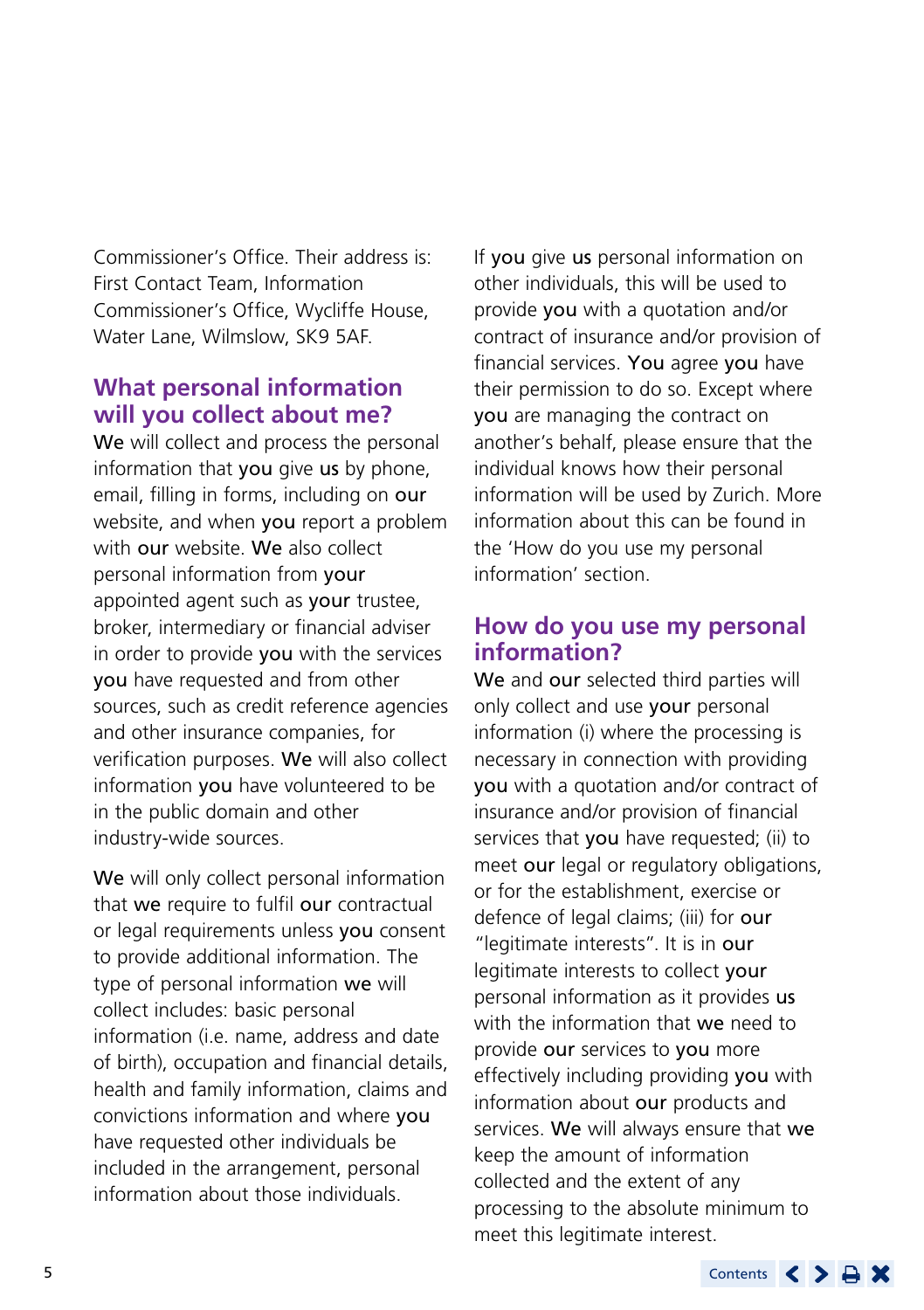Examples of the purposes for which we will collect and use your personal information are:

- to provide you with a quotation and/or contract of insurance
- to identify you when you contact us
- to deal with administration and assess claims
- to make and receive payments
- to obtain feedback on the service we provide to you
- to administer our site and for internal operations including troubleshooting, data analysis, testing, research, statistical and survey purposes
- for fraud prevention and detection purposes.

We will use your health information and information about any convictions for the purposes of providing insurance, and this includes arranging, underwriting, advising on or administering an insurance contract between you and us.

We will contact you to obtain consent prior to processing your personal information for any other purpose, including for the purposes of targeted marketing unless we already have consent to do so.

## **Who do you share my personal information with?**

Where necessary, we share personal information for the purposes of providing you with the goods and services you requested with the types of organisations described below:

- associated companies including reinsurers, suppliers and service providers
- brokers, introducers and professional advisers
- survey and research organisations
- credit reference agencies
- healthcare professionals, social and welfare organisations
- other insurance companies
- comparison websites and similar companies that offer ways to research and apply for financial services products
- fraud prevention and detection agencies.

Or, in order to meet our legal or regulatory requirements, with the types of organisations described below:

- regulatory and legal bodies
- central government or local councils
- law enforcement bodies, including investigators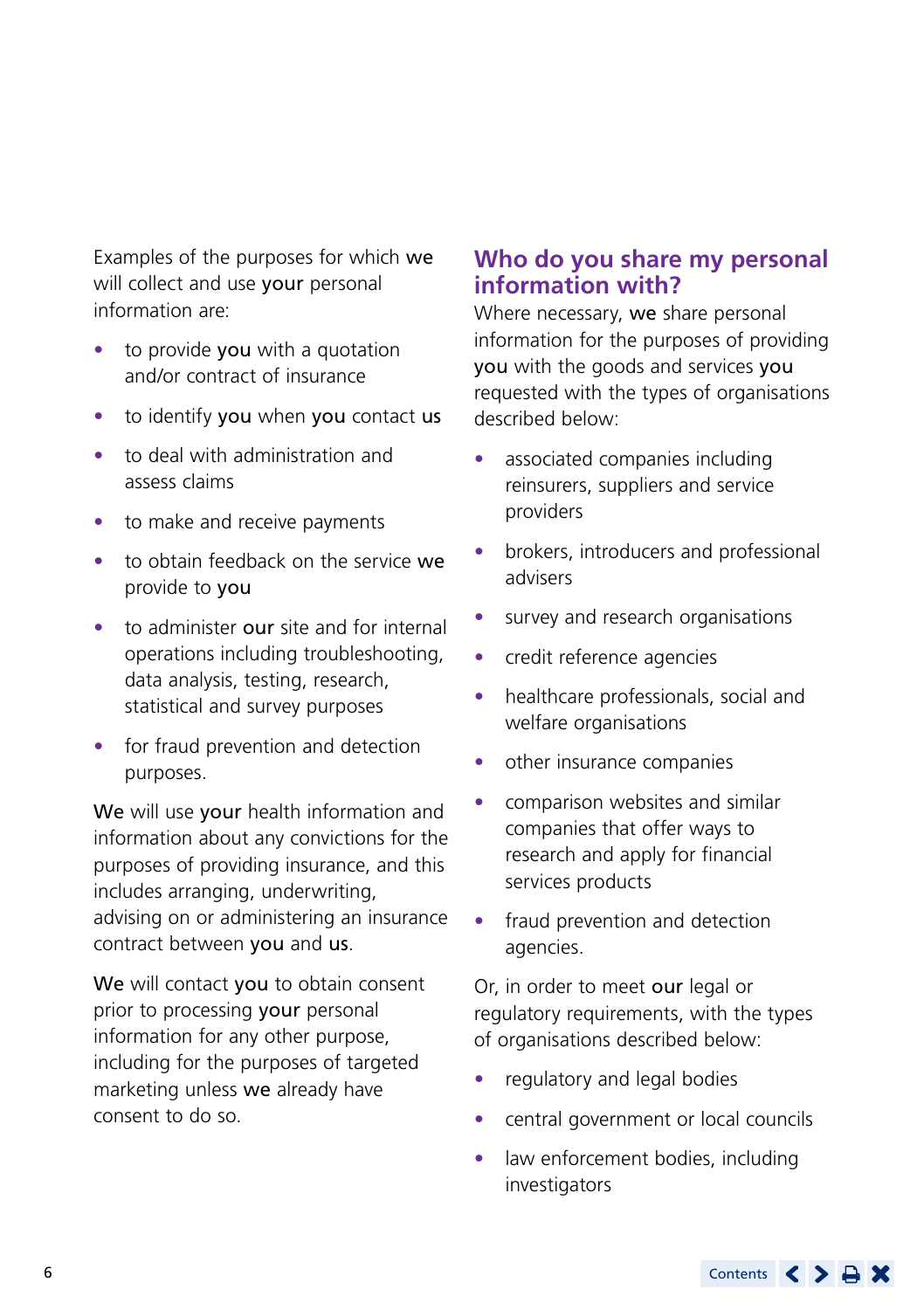- credit reference agencies
- other insurance companies.

We may also share the following data with the types of organisations outlined above, for the purpose of statistical analysis, research and improving services:

- anonymised data data encrypted to make it anonymous, which protects an individual's privacy by removing personally identifiable information
- pseudonymised data personally identifiable information replaced with a pseudonym to make the data less identifiable, such as replacing a name with a unique number
- aggregated data similar groups of data, such as age, profession or income which are expressed as a summary for statistical analysis.

## **How do you use my personal information for websites and email communications?**

When you visit one of our websites we may collect information from you such as your email address or IP address. This helps us to track unique visits and monitor patterns of customer website traffic, such as who visits and why they visit.

We use cookies and/or pixel tags on some pages of our website. A cookie is a small text file sent to your computer. A pixel tag is an invisible tag placed on

certain pages of our website but not on your computer. Pixel tags usually work together with cookies to assist us to provide you with a more tailored service. This allows us to monitor and improve our email communications and website. Useful information about cookies, including how to remove them, can be found on our websites.

## **How do you transfer my personal information to other countries?**

Where we transfer your personal information to countries that are outside of the UK and the European Union (EU) we will ensure that it is protected and that the transfer is lawful. We will do this by ensuring that the personal information is given adequate safeguards by using 'standard contractual clauses' which have been adopted or approved by the UK and the EU, or other solutions that are in line with the requirements of European data protection laws.

A copy of our security measures for personal information transfers can be obtained from our Data Protection Officer at: Zurich Insurance Group, Tri-centre 1, Newbridge Square, Swindon, SN1 1HN, or by emailing the Data Protection Officer at [GBZ.General.Data.](mailto:GBZ.General.Data.Protection@uk.zurich.com) [Protection@uk.zurich.com](mailto:GBZ.General.Data.Protection@uk.zurich.com).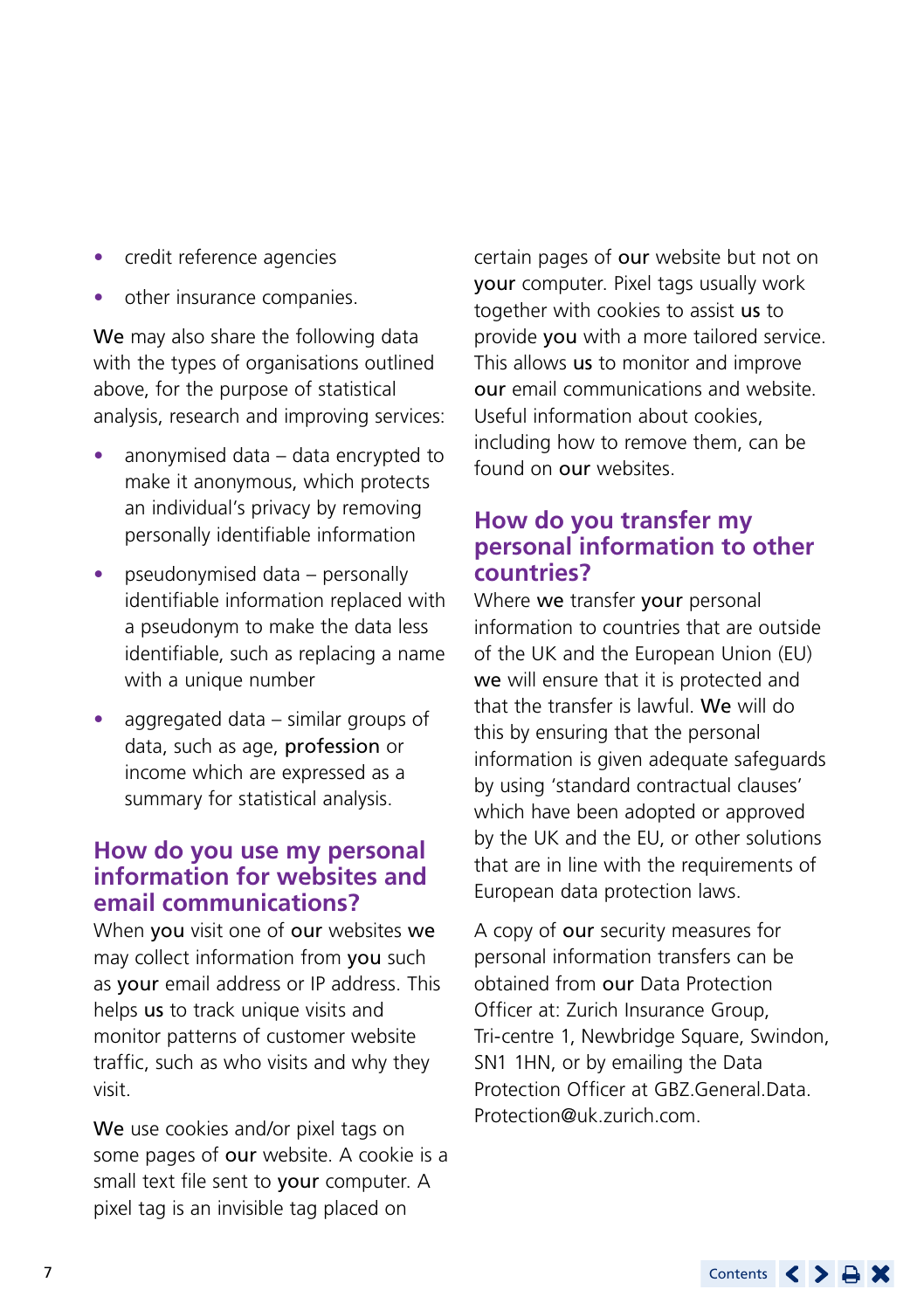## **How long do you keep my personal information for?**

We will keep and process your personal information for as long as necessary to meet the purposes for which it was originally collected.

There are a number of factors influencing how long we will keep your personal information, and these are shown below:

- to comply with applicable laws and regulations or set out in codes issued by regulatory authorities or professional bodies
- our business processes, associated with the type of product or service that we have provided to you
- the type of data that we hold about you
- if your data relates to any ongoing. pending, threatened, imminent or likely dispute, litigation or investigation
- to enable **us** to respond to any questions, complaints, claims or potential claims
- if you or a regulatory authority require us to keep your data for a legitimate purpose.

## **What are my data protection rights?**

We will, for the purposes of providing you with a contract of insurance, processing claims, reinsurance and targeted marketing, process your personal information by means of automated decision making and profiling where we have a legitimate interest and/or you have consented to this.

You have a number of rights under the data protection laws, namely:

- to access your data (by way of a subject access request)
- to have your data rectified if it is inaccurate or incomplete
- in certain circumstances, to have your data deleted or removed
- in certain circumstances, to restrict the processing of your data
- a right of data portability, namely to obtain and reuse your data for your own purposes across different services
- to object to direct marketing
- not to be subject to automated decision making (including profiling), where it produces a legal effect or a similarly significant effect on you
- to claim compensation for damages caused by a breach of the data protection legislation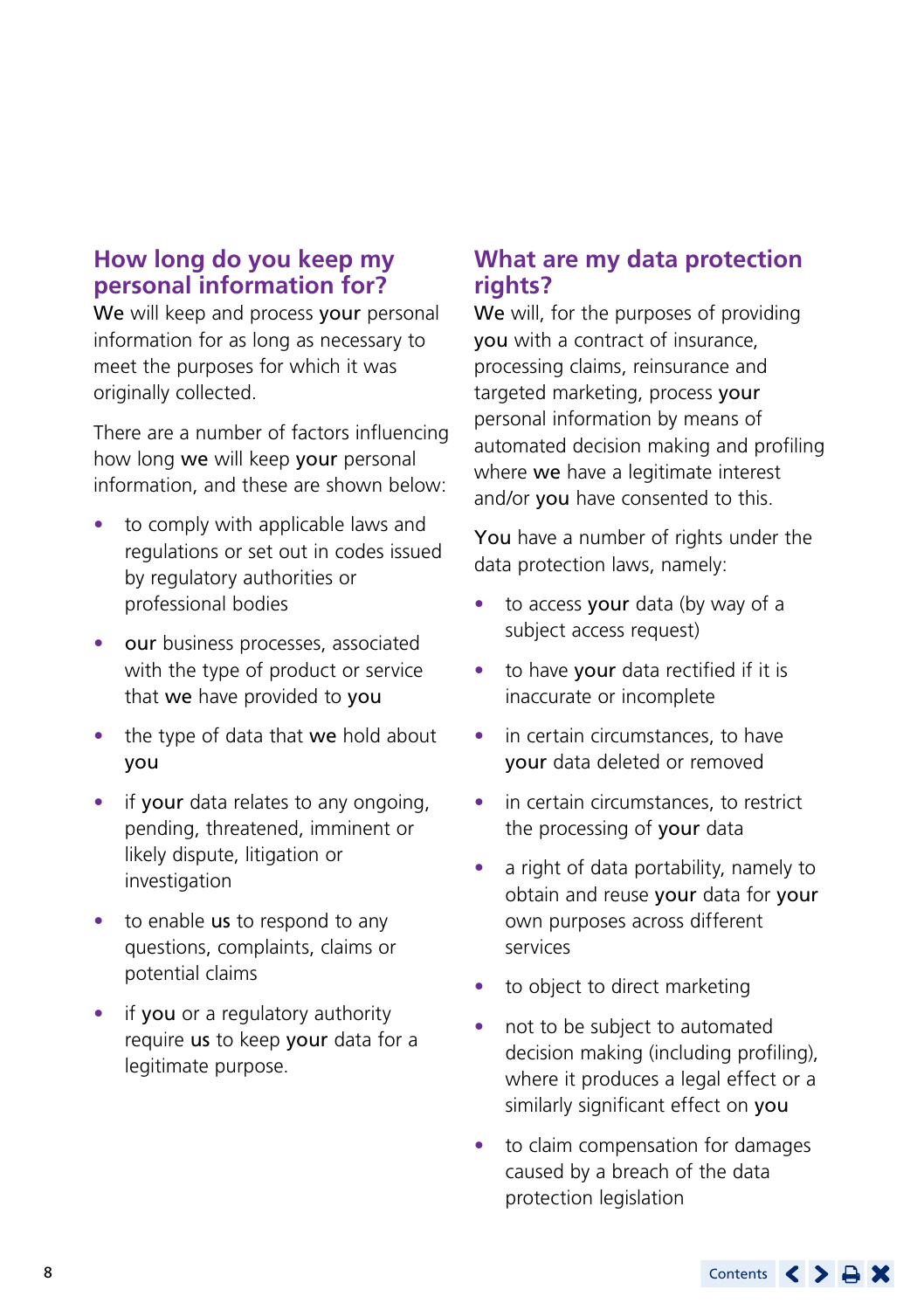• if we are processing your personal information with your consent, you have the right to withdraw your consent at any time.

You can exercise your rights by contacting our Data Protection Officer at: Zurich Insurance Group, Tri-centre 1, Newbridge Square, Swindon, SN1 1HN or by emailing the Data Protection Officer at [GBZ.General.Data.Protection@uk.](mailto:GBZ.General.Data.Protection@uk.zurich.com) [zurich.com](mailto:GBZ.General.Data.Protection@uk.zurich.com).

## **What happens if I fail to provide my personal information to you?**

If you do not provide us with your personal information, we will not be able to provide you with a contract or assess future claims for the service you have requested.

## **How do you use my claims history?**

When you tell us about an incident or claim we may pass information relating to it to the relevant database. We and other insurers may search these databases when you apply for insurance, in the event of any incident or claim, or at time of renewal to validate your claims history or that of any other person or property likely to be involved in the policy or claim.

This helps to check information provided and prevent fraudulent claims.

## **Fraud prevention and detection**

In order to prevent and detect fraud we may at any time:

- check your personal data against counter fraud systems
- use **vour** information to search against various publicly available and third party resources; use industry fraud tools including undertaking credit searches and to review your claims history
- share information about you with other organisations including but not limited to the police, the Insurance Fraud Bureau (IFB), other insurers and other interested parties.

If you provide false or inaccurate information and fraud is identified, the matter will be investigated and appropriate action taken. This may result in your case being referred to the Insurance Fraud Enforcement Department (IFED) or other police forces and fraud prevention agencies. You may face fines or criminal prosecution. In addition, Zurich may register your name on the Insurance Fraud Register, an industry-wide fraud database.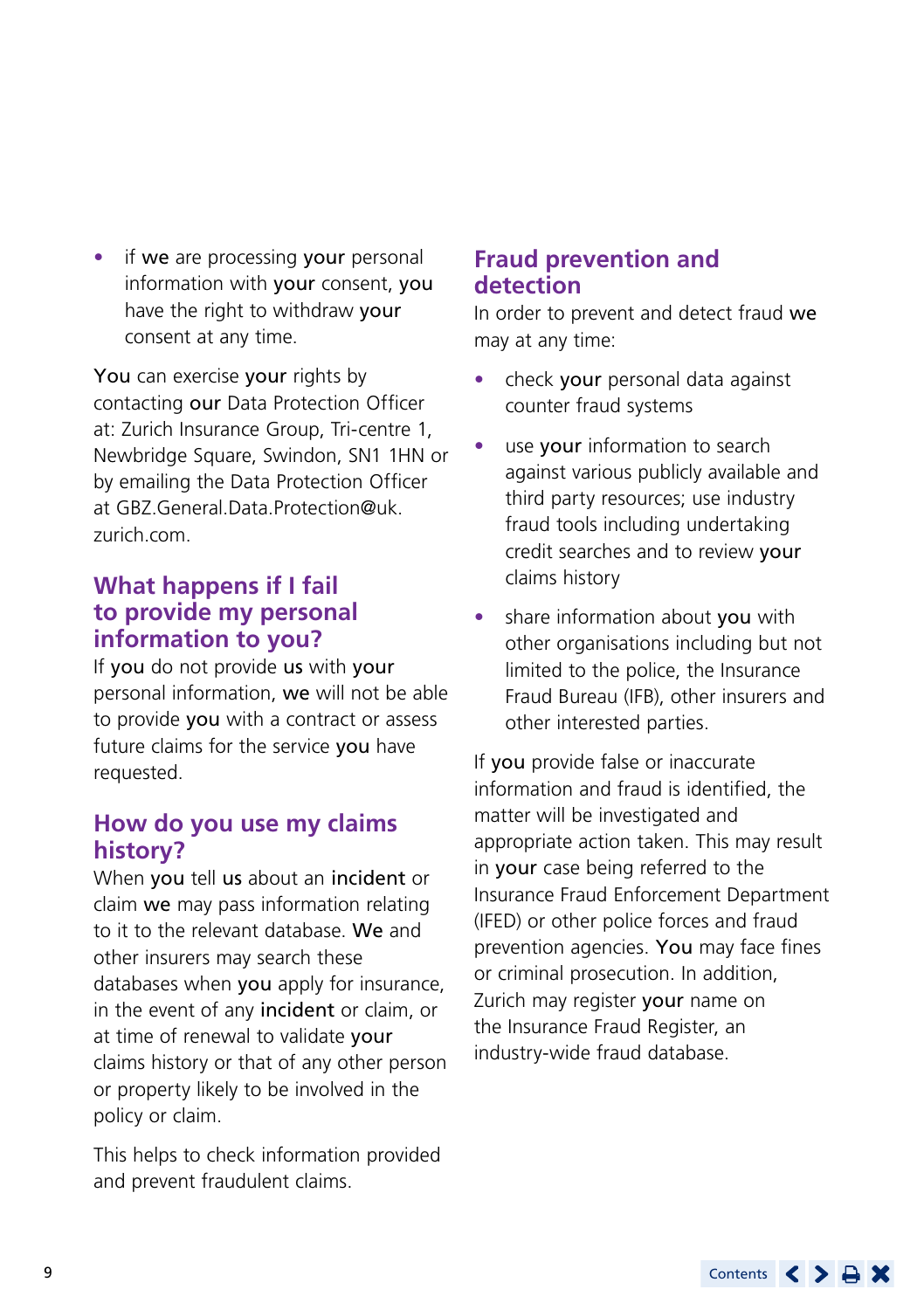## **Cancellation rights**

If you decide you do not want to accept the policy (or any future renewal of the policy by us), please surrender the Certificate of Insurance to us or your insurance advisor using the contact details provided on the covering letter, within 14 days of receiving it (or for renewals, within 14 days of your policy renewal date). We will charge you on a pro rata basis for the time you have been on cover subject to a minimum premium of £50 (plus insurance premium tax) and the balance of the premium will be returned to **you**. There will be no return of premium if you are cancelling the policy within 14 days following a claim where your vessel is a total loss.

If you cancel at any other time, we will charge you for the time you have been on cover. If this within the first year, we will deduct a £50 (plus insurance premium tax) administration charge from any refund. We will not refund any premium if we have paid a claim or one is outstanding when you cancel your policy.

## **Our Right of Renewal**

Our right to renew this policy does not affect vour cancellation rights detailed on your copy of the policy. If you pay the premium to us using our Direct Debit instalment scheme we will have the right (which we may choose not to exercise) to renew the policy each year and continue to collect premiums using this method. We may vary the terms of the policy (including the premium) at renewal. If you decide you do not want us to renew the policy, provided you tell us before the next renewal date, we will not renew it.

## **Sanctions**

Notwithstanding any other terms under this agreement, we shall not be deemed to provide coverage and will not make any payments or provide any service or benefit to you or any other party to the extent that such cover, payment, service, benefit and/or any business or activity of you would violate any applicable trade or economic sanctions law or regulation.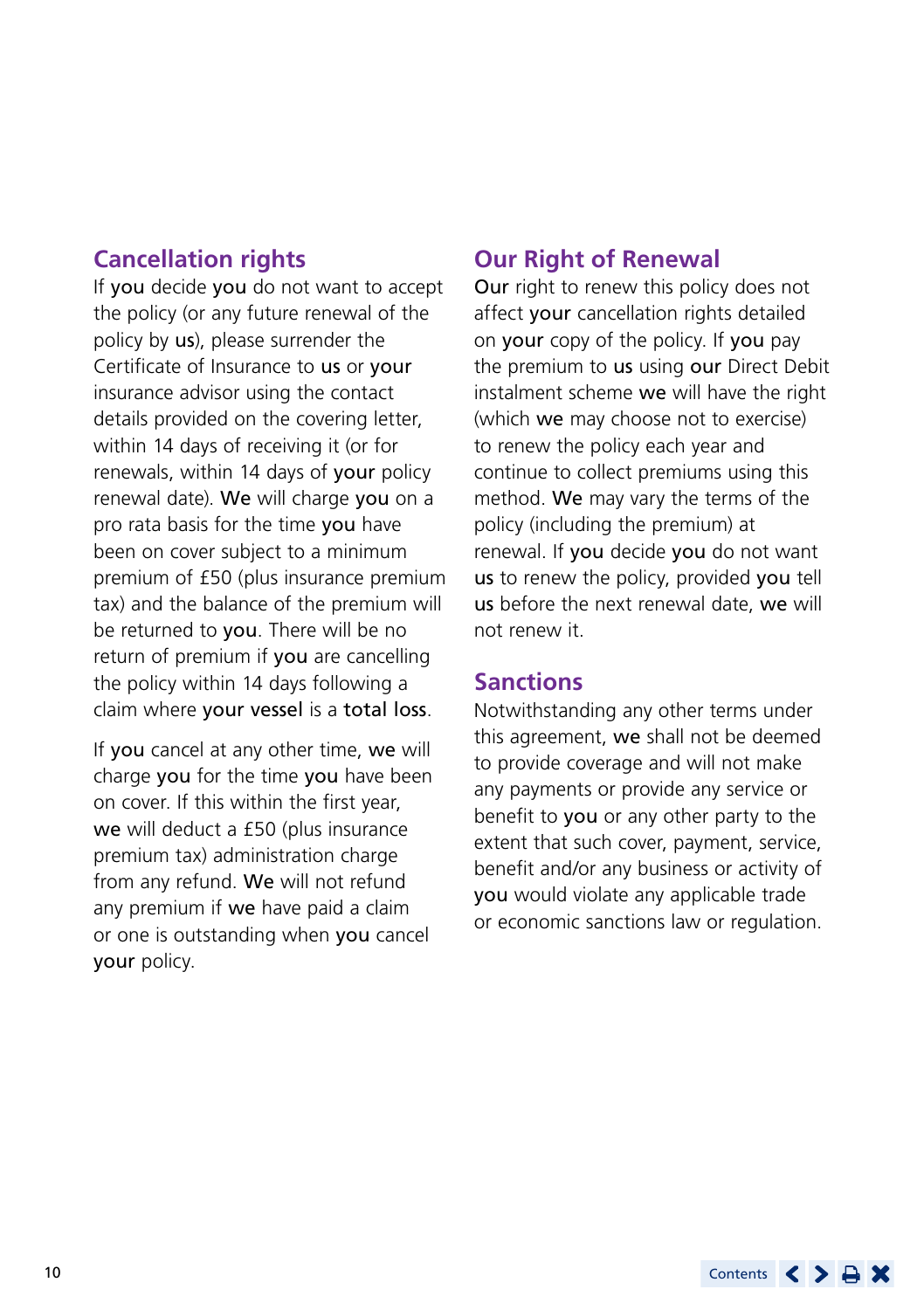## <span id="page-10-0"></span>**Definitions**

Certain words have specific meanings when they appear in this policy. These meanings are shown below or in the section where they apply. They are printed in bold.

In this policy the words 'you', 'your' and 'yours' refer to the person or persons named in the policy documentation as the insured. The words 'we', 'us' and 'our' mean Zurich Insurance plc.

Agreed Value: this is the amount shown in the policy documentation, which represents the value of your vessel as declared by you and agreed by us.

Excess: an amount to be deducted or collected in the event of any claim.

In Commission: when your vessel is fitted out and ready for use.

Laid Up Out of Commission: when your vessel is not fitted out and ready for use.

Marina: a secure and sheltered mooring complex, providing controlled access to berths or pontoons. Excluding facilities with floating or temporary breakwaters.

Motors and electrical equipment: motors and electrical machinery and equipment; batteries and their connections.

Policy Documentation: policy, schedule, endorsements, renewal notice and certificate of insurance (where issued).

Profession: any business, trade, profession or organisation. This includes delivery skippers.

Racing: any organised competitive events with a designated start and finish; speed tests or connected trials.

Seaworthy: the vessel is seaworthy if it is maintained and crewed in such a way as to be able to operate safely in conditions which can reasonably be expected. If you are unable to maintain the vessel due to lack of knowledge, skill or time you must employ the services of a professional to do so on your behalf.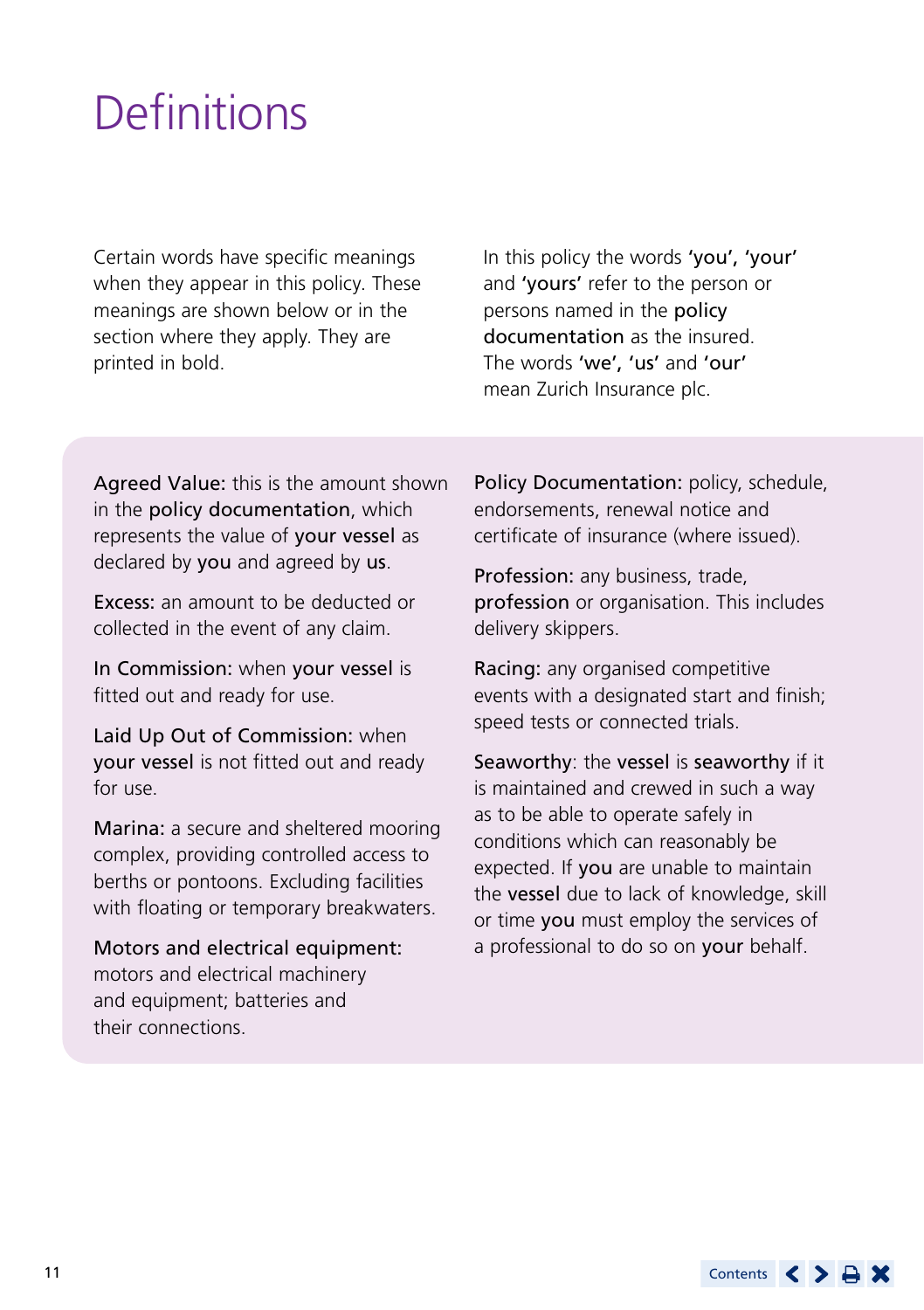Terrorism: the use or threat of violence or force, designed to influence the government or to intimidate the public, for the purpose of advancing a political, religious or ideological cause.

Total Loss: your craft is irretrievably lost or destroyed. A constructive total loss is where the cost of replacement or repair exceeds the sum insured.

Unattended: The vessel is unattended if you, or somebody appointed on your behalf, is not in a position to monitor the vessel and able to go to its immediate aid in the event of an incident or external interference.

Underwater Gear: the propulsion, stability and steering equipment of your vessel that is under the water.

United Kingdom: England, Wales, Northern Ireland, Scotland, Isle of Man and Channel Islands.

Vessel: your craft as described in the policy documentation plus:

- motors and electrical equipment
- outboard motors not exceeding 10 hp unless otherwise shown in the policy documentation
- any tender not exceeding 16 feet in length nor exceeding £2,000 in value unless otherwise shown in the policy documentation
- gear and equipment that would normally be sold with your vessel
- television and radio aerials; satellite receiving dishes, their fittings and masts; solar panels.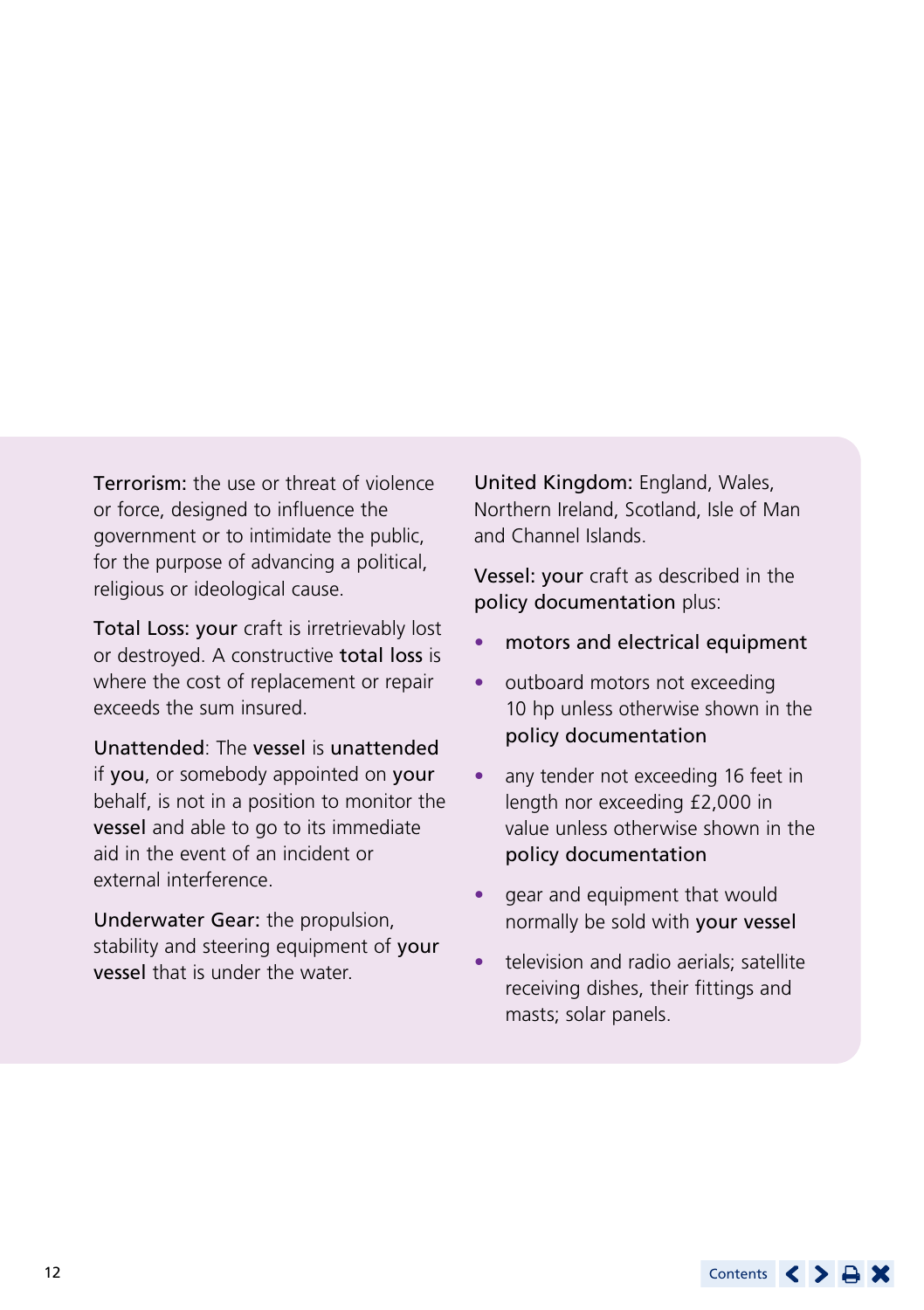# <span id="page-12-0"></span>Making a claim

To make a claim or report an incident, please contact your insurance agent or call us on the number below.

## 01273 863450

We will need to know:

- your name, address, telephone number and policy number
- the place where the incident occurred
- what caused the incident
- contact details of witnesses and third parties, where known

You must tell us immediately about any accidents, claims or legal proceedings in connection with this policy, and give us all the information and help we may need, including contact details of all witnesses, likely claimants and persons against whom any recovery might be made.

You must send any writ, summons or comparable foreign documentation to us immediately it is received. We will decide how to settle or defend a claim, and may bring or defend proceedings in the name of any person covered by the policy, including proceedings for recovering any claim.

You must report any loss, theft, attempted theft or malicious damage to the police immediately and obtain a crime reference. We will pay reasonable costs incurred by you in respect of official inquiries and/or coroners' inquests.

We will also pay reasonable costs incurred by you, subject to our prior approval, for settling or defending any claim.

We retain the option to decide where the repairs are carried out and may require a number of quotations.

If you are making a claim under the Liveaboards Contents section of the policy:

- you will need to provide us with original purchase receipts, invoices, instruction booklets or photographs
- you may need, for property damage, to provide confirmation from a suitably qualified expert that the item you are claiming for is beyond repair

For additional information, please read our Claims Advice Notes.

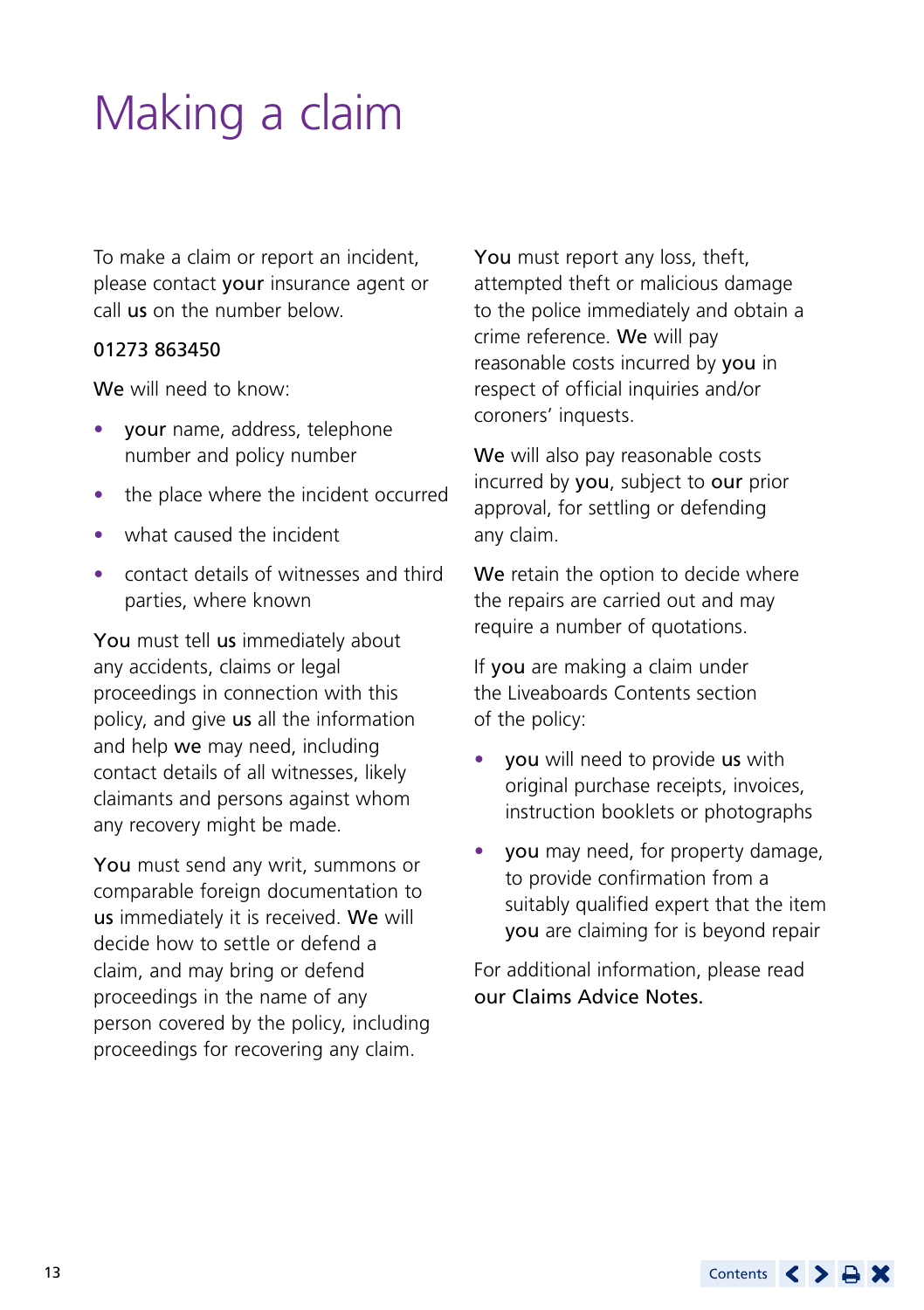## <span id="page-13-0"></span>Loss or damage to your vessel

## **What is covered**

We will pay you for loss or damage to your vessel whilst it is:

- ashore or afloat
- **in commission** This cover is provided for you and whilst any person is in control of your vessel with your permission
- **•** laid up out of commission
- being lifted, hauled out or launched

all in accordance with the limits and requirements shown within the policy documentation.

## **What we will pay**

We will pay the reasonable cost of replacement or repair, less the excess, for loss or damage to your vessel.

In the event of a total loss or constructive total loss, we will either pay the agreed value of your vessel or provide a replacement vessel of a similar age, size and type. No excess will apply if your vessel is declared a total loss.

Reasonable replacement or repair to be considered sufficient, even if the appearance and condition of your vessel is not the same as prior to the claim.

In no case will we pay for unrepaired damage in the event of a subsequent total loss.

In the event of loss or damage to outboard motors we will pay the current replacement price less 10% per annum, up to a maximum deduction of 50%.

In the event of loss or damage to sails, running rigging, protective covers, canopies, side screens, personal possessions, unspecified tenders or items or parts that are no longer available or legally compliant, we will pay the current replacement price less 10% per annum, up to a maximum deduction of 30%.

No excess will apply in respect of loss or damage to mast crutches or quant poles and your No Claims Bonus will not be affected.

In the event of loss or damage to computerised equipment, we will pay for replacement items of a similar type and specification.

If you choose not to repair or reinstate a loss, we will only pay you the depreciation in market value or the cost of reinstatement, whichever is the lesser figure.

The tender may be used independently of the main vessel anywhere in the United Kingdom up to 3 nautical miles offshore.

We will not pay for any claim as a result of the tender sinking due to the accumulation of rainwater.

Please read Policy exclusions, pages 24 to 27.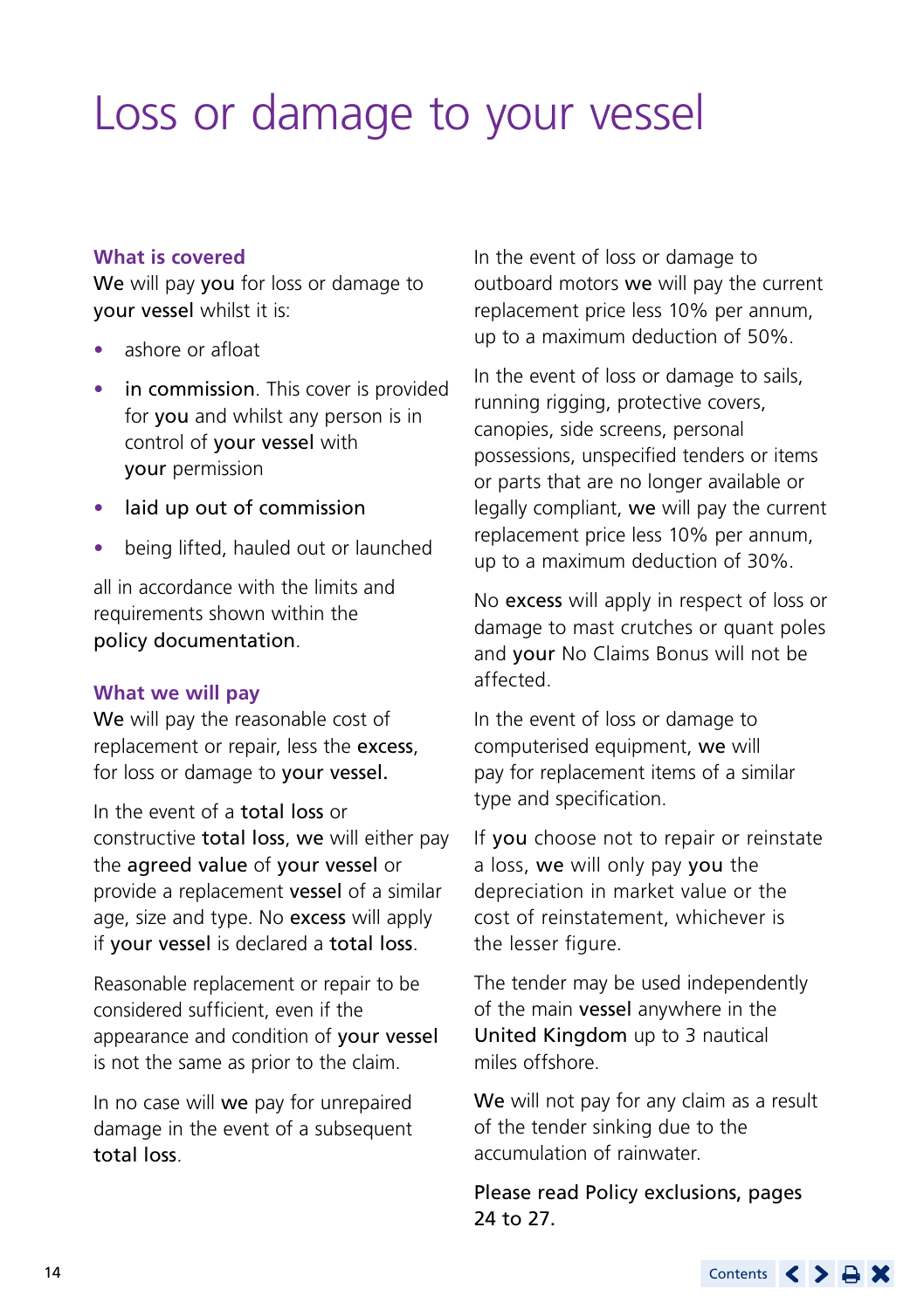# <span id="page-14-0"></span>Liability to others

#### **What is covered**

We will cover your legal liabilities and/or the costs associated with the defence against such a claim, up to the limit stated within the policy documentation, to compensate other people if someone dies or is injured, or property not owned by you is lost or damaged as a result of your interest in your vessel.

The **excess** will not apply to this cover.

## **We will provide this cover for:**

You and those in control of your vessel with your permission, excluding anyone acting as part of their profession.

## **Pollution**

We will pay any pollution related clean up costs, resulting from a sudden identifiable, unintended and unexpected incident occurring entirely at a specific time and place.

The excess will not apply to this cover.

## **Removal of Wreck**

We will pay the reasonable costs of attempted or actual raising, removal or destruction of the wreck of your vessel or any failure to do so, resulting from loss or damage covered by this insurance.

The excess will not apply to this cover.

Please read Policy exclusions, pages 24 to 27.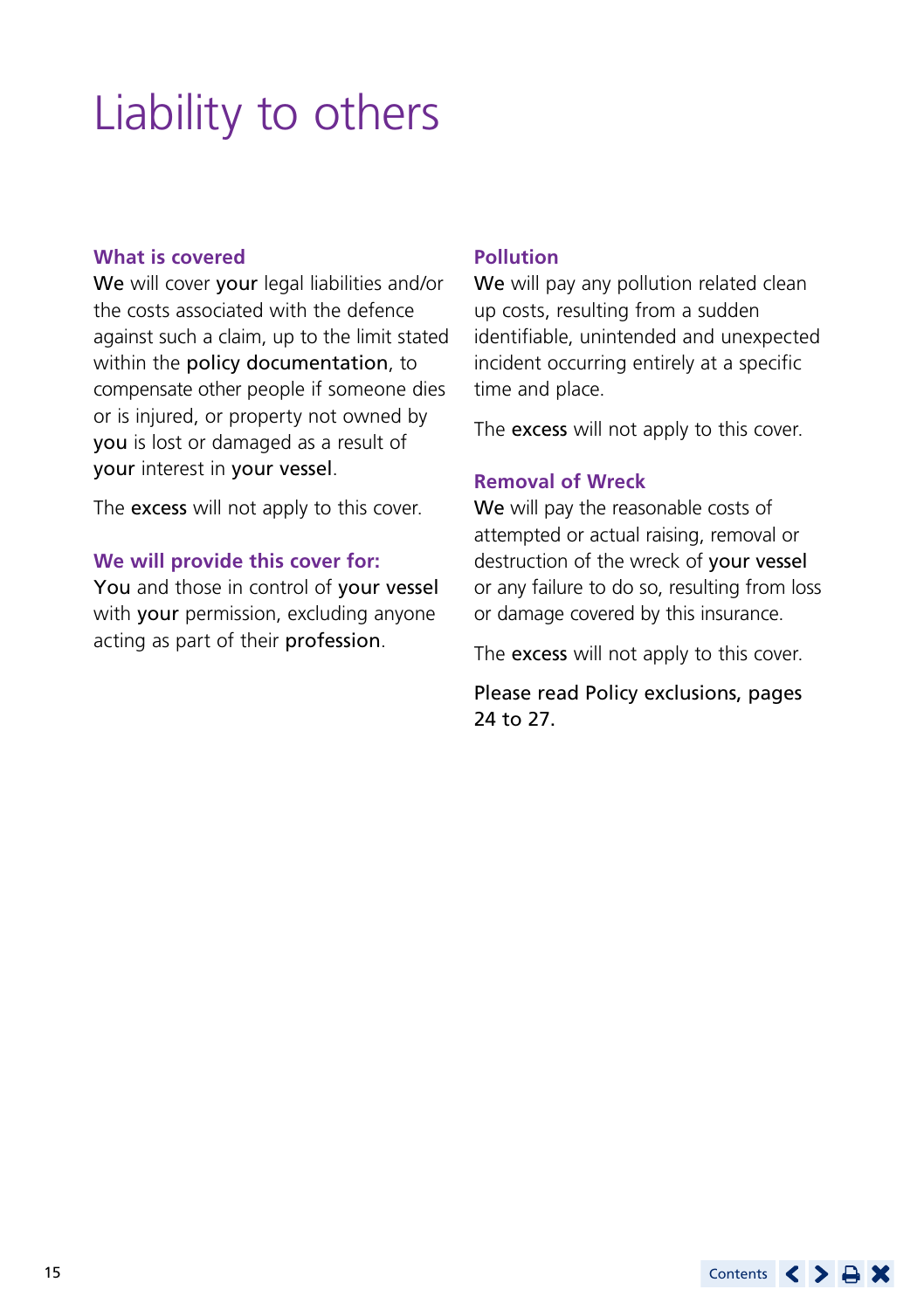# <span id="page-15-0"></span>Additional cover

## **Grounding**

We will pay the reasonable costs of inspecting your vessel, less the excess, following grounding even if no damage is found.

#### **Marina benefits**

If a claim occurs whilst your vessel is moored on a marina berth, we will not apply the excess and your No Claims Bonus will not be affected.

#### **Medical expenses**

We will pay necessary medical expenses incurred, following an accident, by you or any person on board your vessel with your permission.

The maximum amount payable for any one accident is £500. The excess will not apply to this cover.

## **No claims bonus**

(Applicable only if shown in the policy documentation).

Providing no claim has been submitted during the previous year's period of insurance, you will be entitled to the following discounts:

| 5%   |
|------|
| 7.5% |
| 10%  |
| 15%  |
| 20%  |
|      |

#### **Pollution hazard**

We will pay for loss or damage to your vessel caused by a governmental authority, whilst trying to prevent or mitigate a pollution hazard following loss or damage to your vessel.

#### **Preventing or minimising a Loss**

We will pay reasonable costs incurred. including salvage, in preventing or minimising a loss covered by this insurance.

The excess will not apply to this cover.

#### **Protected bonus**

Only to apply when shown within the policy documentation.

Your No Claim Bonus will not be reduced if you make a claim under this policy.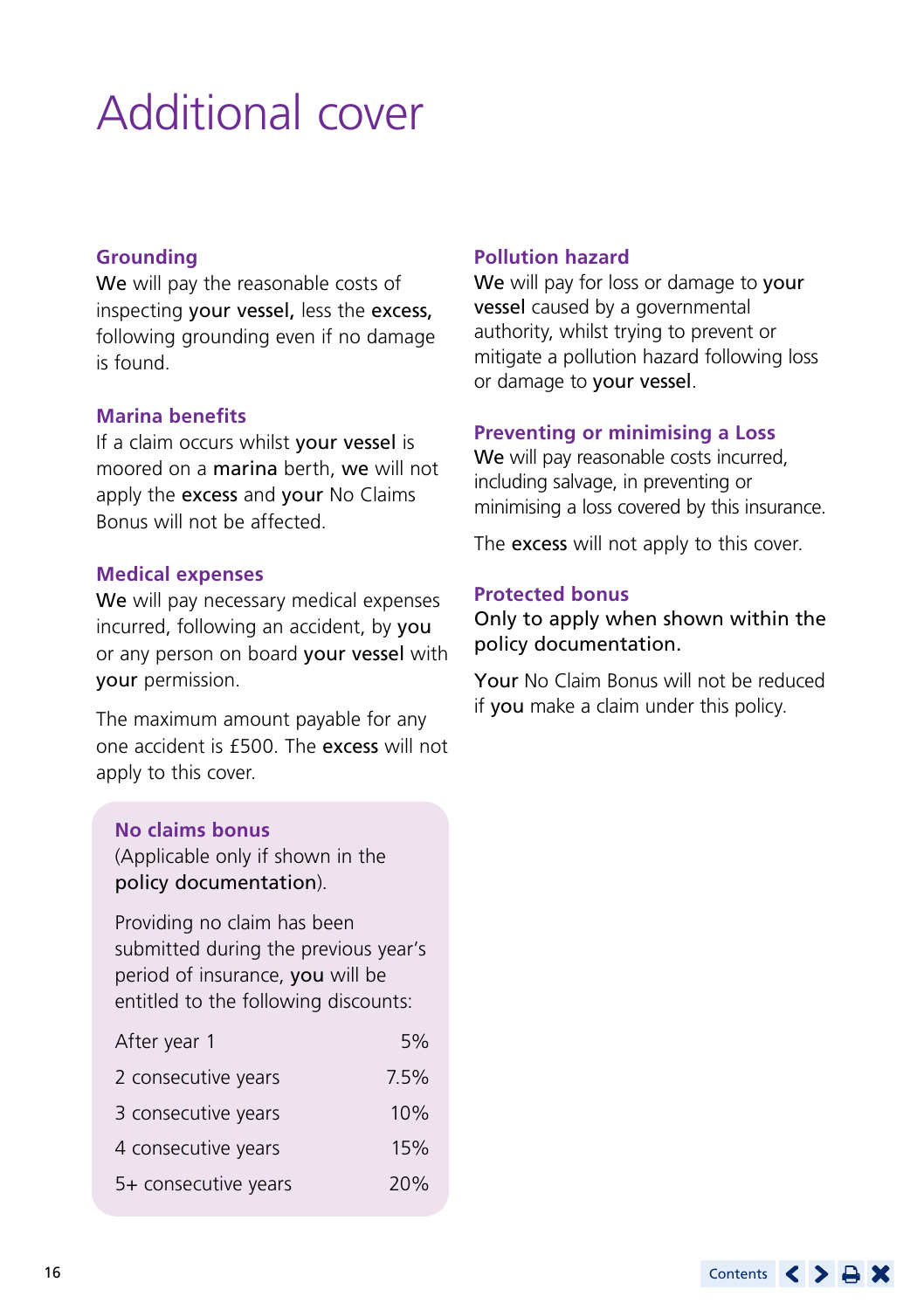## **Racing**

Only to apply when shown within the policy documentation.

#### **What you are covered for:**

We will pay for loss or damage, less double the excess, whilst your vessel is racing. We will cover your legal liabilities whilst your vessel is racing.

## **What you are not covered for:**

- one-third of the total cost of replacing or repairing sails, masts, spars, fittings and standing and running rigging lost or damaged, but with no further deduction for new replacing old. The excess will not apply to any part of any claim to which the one-third deduction applies.
- single handed racing

## **Transit (applicable only where your vessel does not exceed 30 feet – 9.14 metres in length)**

We will pay for loss or damage, less the excess, to your vessel whilst in transit by road in the United Kingdom, including loading and unloading.

You are not covered for scratching, denting, bruising or chafing.

## **Uninsured third party**

If your vessel is damaged by an uninsured third party or a third party who can not be identified, we will not apply the excess.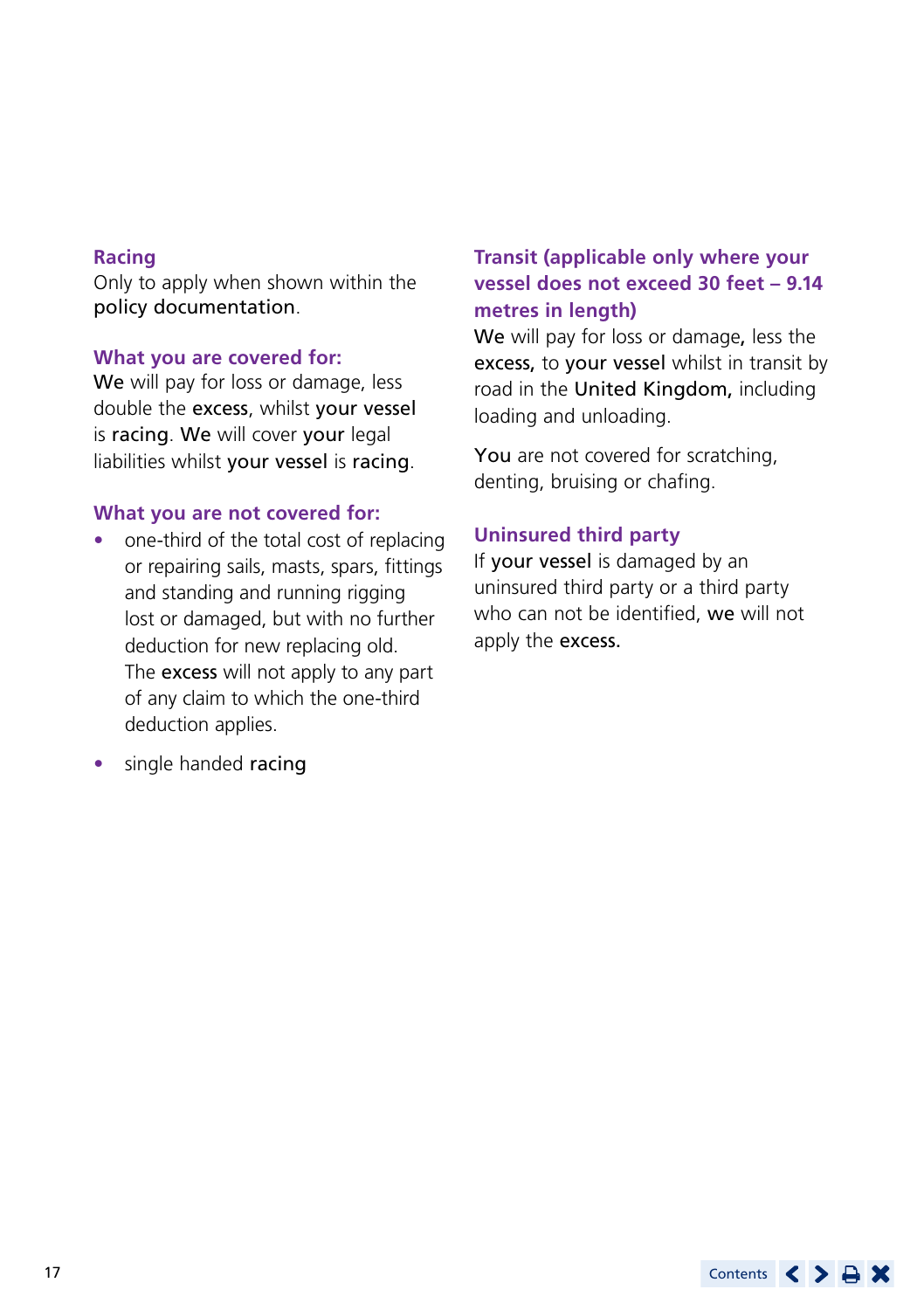# <span id="page-17-0"></span>Personal effects

If you live aboard your vessel, please see Contents – page 21.

## **Definition**

Clothes and items of a personal nature likely to be worn, used or carried.

## **What is covered:**

we will pay for loss or damage, less the excess and deduction for age, to personal effects

## **We will provide this cover for:**

• you, your spouse or partner and children, who permanently live in your normal home

## **What is not covered:**

- any one item in excess of £250 unless showing otherwise within the policy documentation
- breakage of items of a fragile nature unless resulting from a loss covered by this insurance
- cash, cheques, travellers cheques, credit or debit cards, current postage stamps, savings stamps or certificates, lottery tickets, premium bonds, postal orders, money orders, bank drafts, travel and other tickets with a fixed monetary value, phone cards, gift vouchers, deeds and share certificates
- collections of stamps, coins or medals
- damp, mould, mildew, vermin or moth
- digital/video cameras
- food and drink
- fuel
- furs
- hearing aids
- items of gold, silver and other precious metals
- jewellery and watches
- loss or damage to equipment used for a professional purpose
- **•** loss or damage unless your vessel has lockable storage
- **•** loss or damage to portable computerised equipment
- **•** loss or damage to water skis, water toys, fishing, diving and sports equipment whilst in use
- loss or damage caused by repair. alteration, refinishing, dyeing, cleaning or renovating
- mechanical or electrical failure or breakdown
- mobile phones
- photographic equipment
- plants or living creatures
- spectacles and contact lenses
- theft from an unattended motor vehicle unless the vehicle was securely locked and the personal effects hidden from view
- wear, tear, depreciation or gradual deterioration
- water damage to digital entertainment equipment unless your vessel sinks or is submerged as a result of a loss covered by this insurance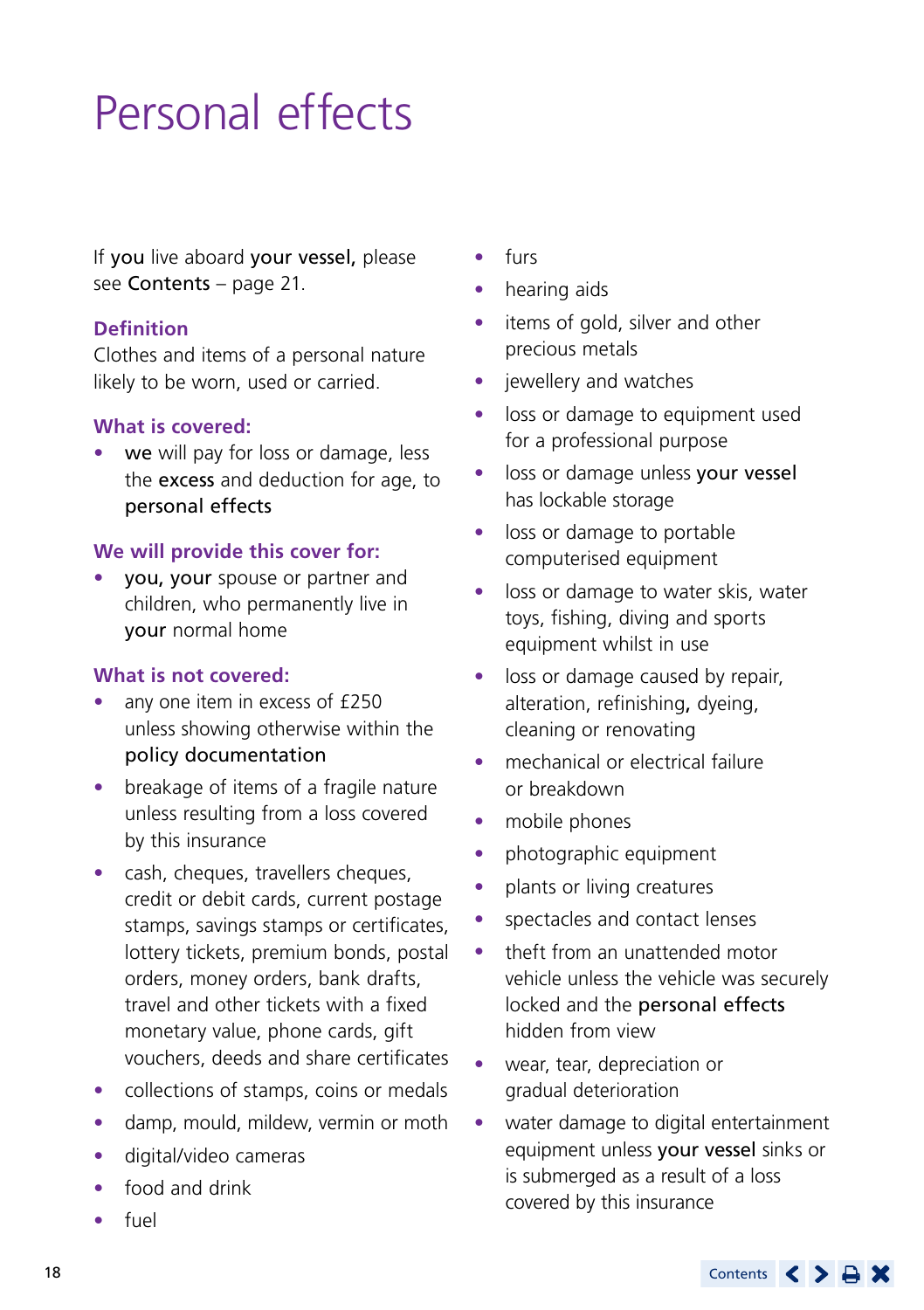# <span id="page-18-0"></span>Personal accident

## **Definitions**

Loss of limb means physical, permanent and total loss of use at or above the wrist or ankle.

Loss of sight means a complete, irrecoverable and irremediable loss of sight of one or both eyes.

Permanent total disablement means disablement that prevents attending to business or occupation of any and every kind which, lasting for 12 consecutive calendar months, is at the expiry of that period beyond all hope of improvement.

#### **What is covered**

Personal accidents that, within 12 months of the event, are the sole and independent cause of subsequent disability. The excess will not apply to this cover.

| <b>Benefits</b> |         |
|-----------------|---------|
| Loss of limb    | £15,000 |
| Loss of sight   | £15,000 |
| Permanent total |         |
| disablement     | £15,000 |

The overall limit is £60,000 for any one accident or event. If any one accident or event involves 4 or more persons, the individual sums insured will be proportionally reduced, until the overall total does not exceed £60,000.

For persons aged under 16 or over 70 years at the time of the accident, the permanent total disablement benefit will not apply.

## **We will provide this cover for:**

you and persons aboard your vessel (including whilst embarking or disembarking) with your permission.

#### **What you are not covered for:**

- a disease, physical defect, illness or injury which existed prior to the accident
- being under the influence of drink, drugs or solvent abuse
- **vou** are not covered for any other costs that are indirectly caused by the event which led to your claim, unless specifically stated in this Policy.
- disablement to any person employed by you in any capacity whatsoever
- disablement to any person whilst your vessel is being used for purposes other than private pleasure
- death
- pregnancy
- suicide, deliberate self-injury or wilful exposure to needless risk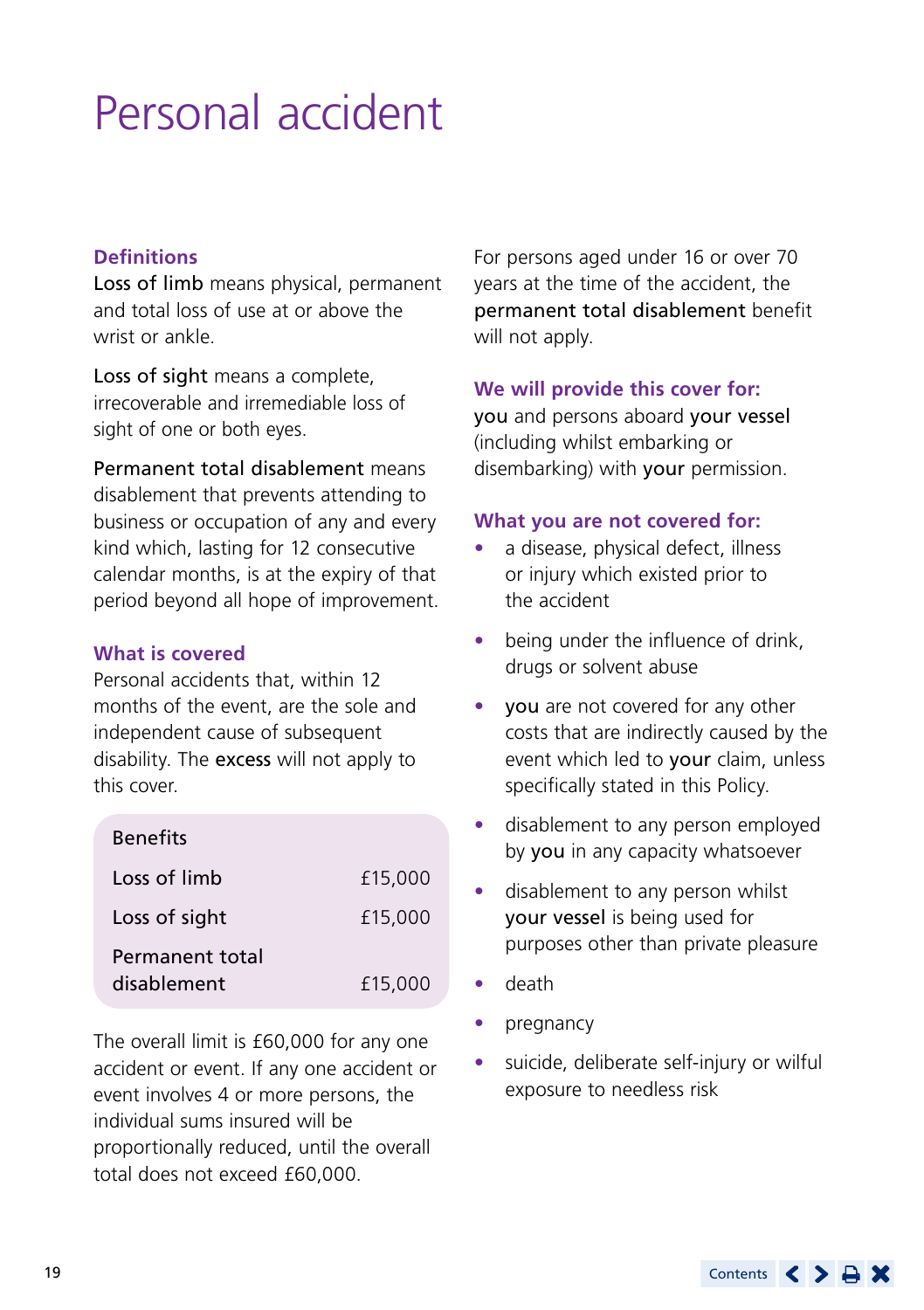## **Conditions**

In the event of a claim, no payment will be made without appropriate medical certification which you must submit together with any information, evidence or receipts that we ask for. These must be obtained at your expense.

Where necessary, the claimant must agree to a medical examination. We will pay the cost.

No claim will be payable under more than one benefit in respect of any one accident.

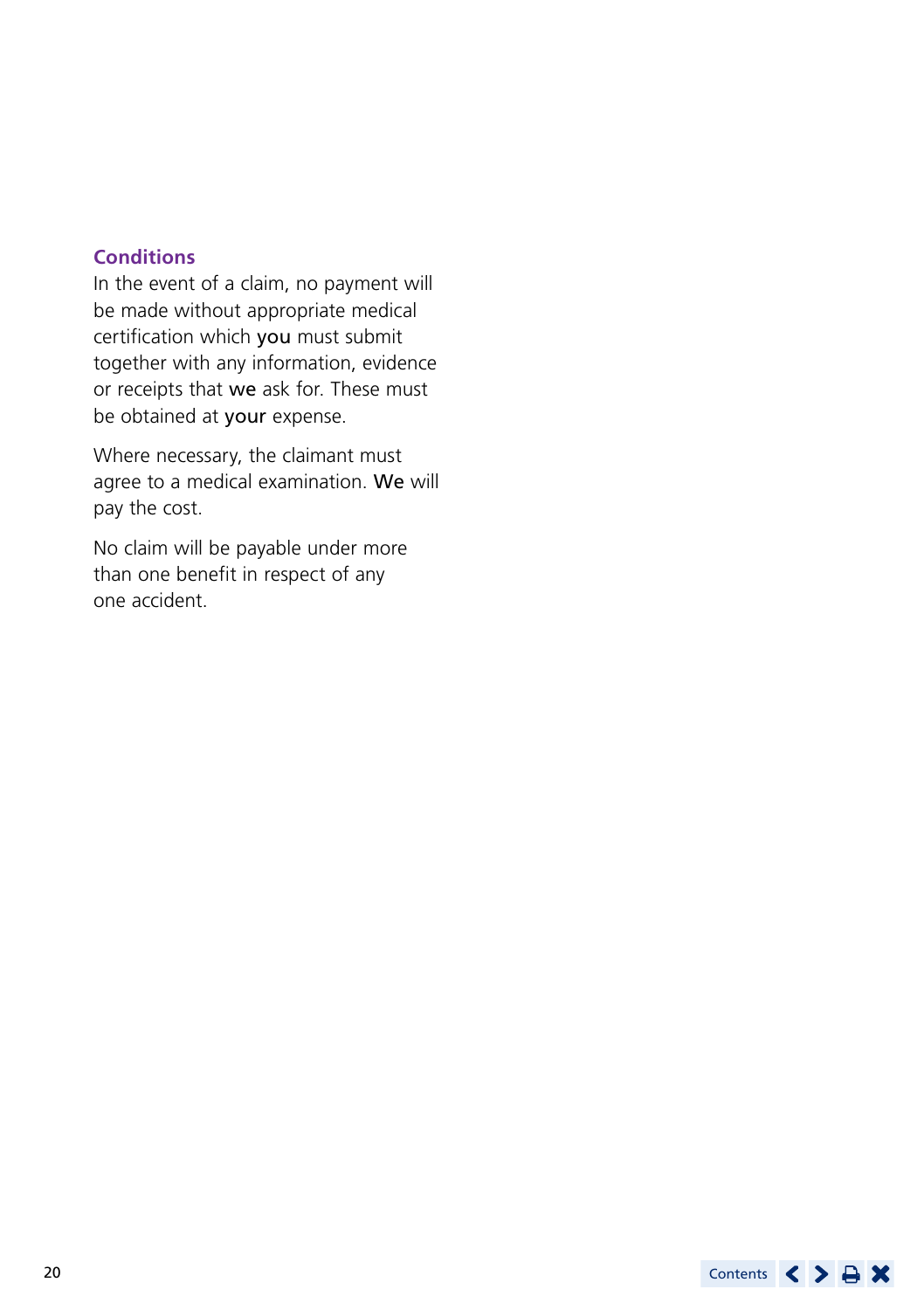## <span id="page-20-0"></span>Endorsements

## **E and F Liveaboards extensions**

Please note cover is only in force if the appropriate premium has been paid and is shown within the policy documentation.

#### **Alternative Accommodation**

If your vessel becomes uninhabitable following loss or damage covered by this insurance, we will pay the reasonable costs of alternative accommodation for you, your spouse or partner, children and domestic pets.

The **excess** will not apply to this cover.

#### **Contents:**

Where cover for the above is shown within the policy documentation, this will replace the cover given within the personal effects section of this policy.

## **Definition**

Household goods, furniture, clothes and items of a strictly personal nature likely to be worn, carried or used.

#### **What is covered:**

we will pay for accidental or malicious damage, and losses resulting from fire and theft, to your Contents, up to a maximum amount of £25,000, less a £50 excess. We will also make a deduction for age of 10% per annum, up to a maximum of 50%. This deduction will not apply to jewellery and watches

#### **We will provide this cover for:**

• you, your husband, wife or partner and children, who permanently live onboard your vessel

There are individual limits, which are shown on the next page.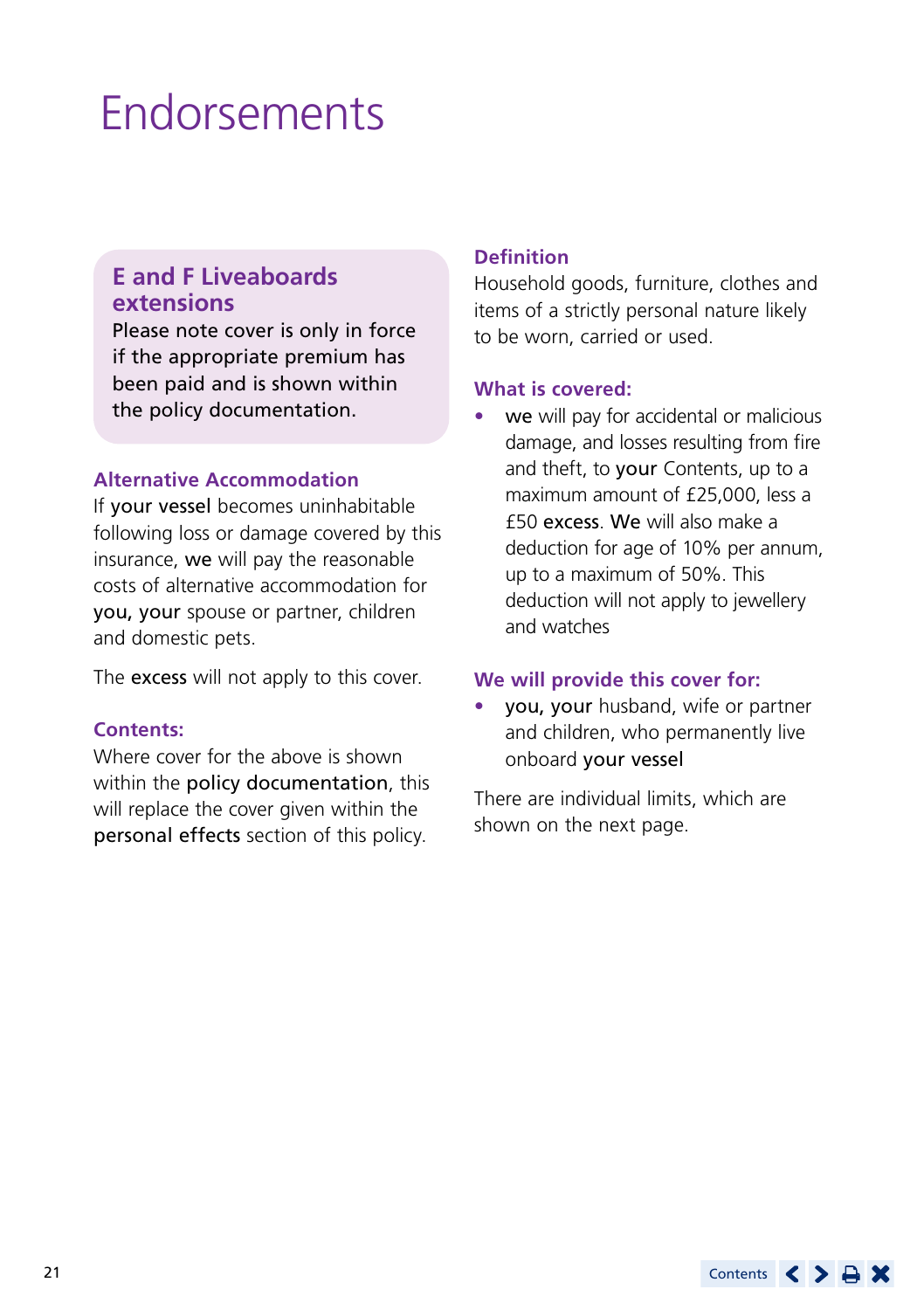| <b>Specified item</b>                   | <b>Single item</b><br>limit | <b>Overall limit</b> |
|-----------------------------------------|-----------------------------|----------------------|
| Alternative Accommodation               |                             | £1,000               |
| Computerised equipment                  | £250                        | £750                 |
| Food and drink                          |                             | £100                 |
| Fuel                                    |                             | £100                 |
| Home Entertainment Equipment            | £250                        | £750                 |
| Jewellery and watches                   | £250                        | £2.500               |
| Mirrors, glass and sanitary ware        | f100                        | £250                 |
| Pedal Cycles                            | £250                        |                      |
| Theft from garages and outbuildings     | £250                        | £1,500               |
| Unspecified items not referred to above | £500                        | £25,000              |

#### **What is not covered:**

- cash, cheques , travellers cheques, credit or debit cards, current postage stamps, saving stamps or certificates, lottery tickets, premium bonds, postal orders, money orders, bank drafts, travel and other tickets with a fixed monetary value, phone cards, gift vouchers, deeds and share certificates
- collections of stamps, coins or medals
- damp, mould, mildew, vermin or moth
- equipment used for a professional purpose
- food and drink in your freezer or fridge unless following breakdown of the appliance. You will not be covered if this is caused by a deliberate act of the power supply authority
- furs
- loss or damage to water skis, water toys, fishing, diving and sports equipment whilst in use
- loss or damage caused by repair, alteration, refinishing, dyeing, cleaning or renovating
- loss or damage if your vessel is unoccupied for more than 45 consecutive days
- malicious computer codes. Computer software, programs or data
- malicious damage by you or anyone living onboard your vessel
- mechanical or electrical failure or breakdown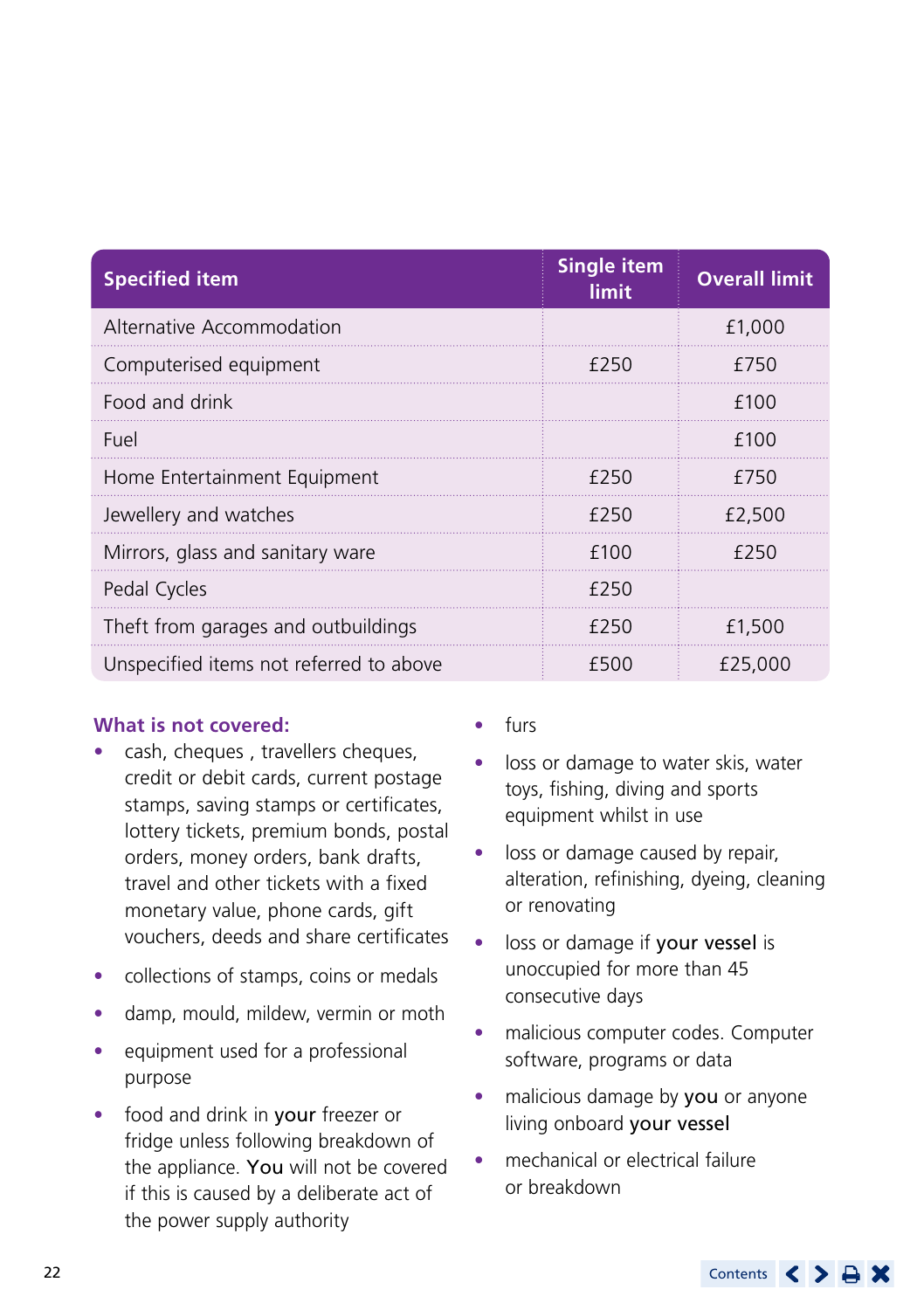- mobile phones
- plants or living creatures
- the need to make good any defect in repair or maintenance
- the need to make good any fault or error in design or construction
- the need to replace, repair or renew a faulty part or defective material
- wear, tear, depreciation or gradual deterioration
- the cost of demonstrating or setting up of replacement electrical equipment; including loading of software, transfer of data and backup/restoring existing data

The maximum amount we will pay when the contents are away from your vessel is 20% of the overall amount insured for this section as shown within the policy documentation.

## **Keys and Locks**

We will pay the cost of replacing keys and locks or lock mechanisms to external doors, if keys are accidentally lost or stolen.

The maximum amount we will pay is £100.

The **excess** will not apply to this cover.

## **Pedal Cycles**

## **What is covered:**

we will pay for loss or damage to pedal cycles.

## **We will provide this cover for:**

you, your husband, wife or partner and children, who permanently live onboard your vessel

## **What you are not covered for:**

- any mechanically propelled or assisted pedal cycles
- lamps, tyres or accessories unless the pedal cycle suffers loss or damage at the same time
- **•** loss or damage whilst the pedal cycle is being used for racing, pace making, trials or jumping
- scratching or denting
- theft whilst outside your vessel and unattended, unless it is in a locked building and immobilised by a security device or it is attached by a security device between the pedal cycle's frame and a permanently fixed structure

The **excess** will not apply to this cover.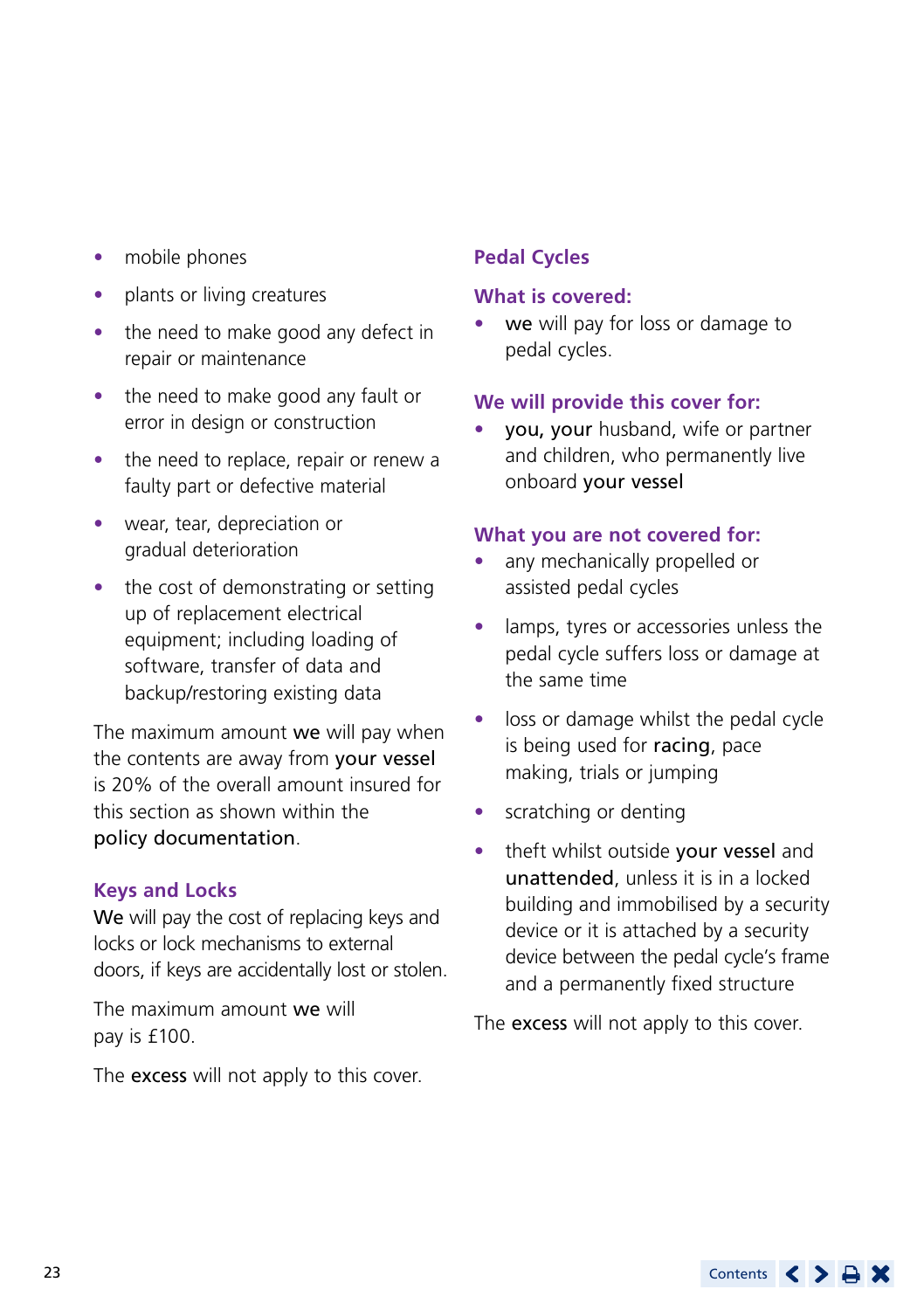## **Public liability**

## **What is covered:**

we will cover your legal liabilities as a private individual, up to the limit stated within the policy documentation, to compensate other people if someone dies or is injured, or property is damaged

## **We will provide this cover for:**

• you, your husband, wife or partner and children, who permanently live in your normal home

## **What you are not covered for:**

- liabilities arising directly or indirectly from the ownership, maintenance, possession, loading, unloading or use of any aircraft
- liabilities arising out of business activity carried out by you
- liabilities arising from a contract or agreement whether written or not, which imposes a liability which would not have existed without the contract or agreement
- liabilities arising from ownership of any dog described in Section 1 of the Dangerous Dogs Act 1991 or specified in the Dangerous Dogs (Northern Ireland) Order 1991 and any amending legislation
- liabilities arising from libel, slander or defamation
- liabilities arising from you performing or failing to perform professional services, including advice for which you are legally responsible or licensed
- liabilities for fines, penalties or punitive damages
- liabilities arising from the ownership, possession or use of any motorised vehicle, caravan or pedal cycle
- liabilities arising from the ownership, possession or use of any unlicensed firearm
- liabilities arising from the ownership, possession or use of any watercraft other than your vessel shown within the policy documentation

## **Policy exclusions**

## **We will not pay for any claims arising from:**

- a reduction in the market value of your vessel following repair, or loss of value, warranty coverage or rating
- accidents or illness to persons contracted by you, in any capacity whatsoever, in connection with your vessel
- any accident or incident that occurs outside the period of insurance
- any activity involving persons being pulled by your vessel and/or tenders unless this is included within the policy documentation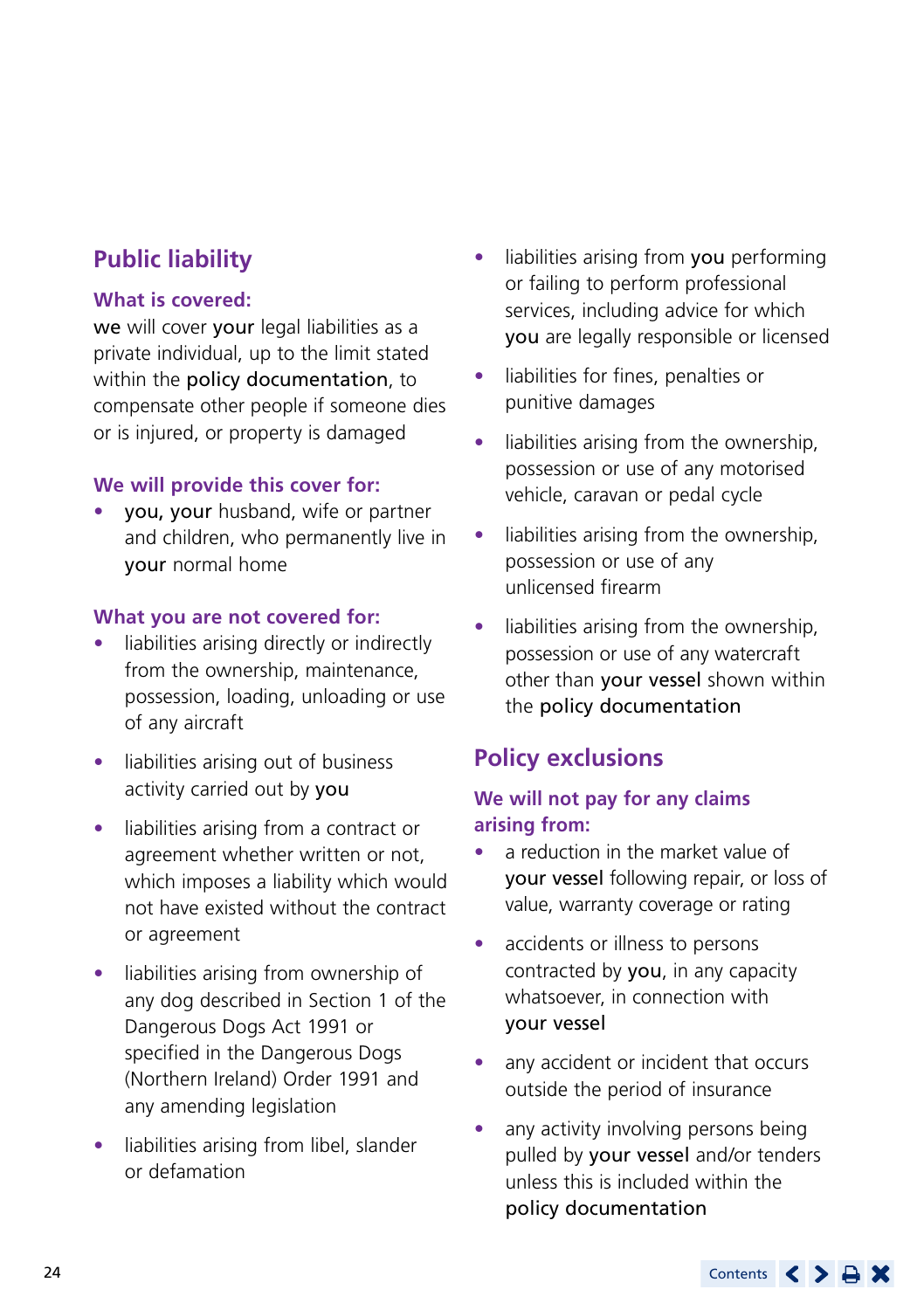- any chemical, biological, bio-chemical or electromagnetic weapon
- capture, seizure, arrest, restraint or detainment
- damage sustained in consequence of insufficient packing of items dispatched to or by repairers or suppliers
- deception by you
- electrolysis, osmosis or like conditions
- failure, fault, short circuit or breakdown of motors and electrical equipment
- fines, penalties or punitive damages
- fire or explosion where your vessel and/or tender is fitted with inboard machinery and the maximum design speed exceeds 20m.p.h or 17 knots unless it is equipped with automatic, or remote controlled from the steering position, fire extinguishing apparatus in the engine compartment
- frost damage to motors and electrical equipment, unless manufacturers recommendations have been complied with
- hire, charter, reward or any other commercial activity, unless shown within the policy documentation
- ionising radiation, radioactivity, nuclear fuel, nuclear waste or nuclear equipment
- liabilities whilst your vessel is in transit by road
- liabilities assumed under contract, incurred solely by an agreement entered into by you
- liabilities to passengers or crew engaged in any underwater sport or activity, from the time of leaving your vessel until safely within your vessel
- liabilities whilst your vessel is in the care, custody or control of anyone acting as part of their profession
- loss or damage to a jet drive or jet propulsion unit, as a result of ingestion of an underwater or floating object
- loss or damage to your vessel's moorings
- loss or damage to tenders unless permanently marked with a unique identifier
- loss or damage to consumable stores
- loss or damage to motors and electrical equipment as a result of gradual incursion of water into your vessel unless following physical damage to your vessel resulting from impact
- loss or damage to motors and electrical equipment resulting from water gradually escaping from any fixed pipe appliance or pipe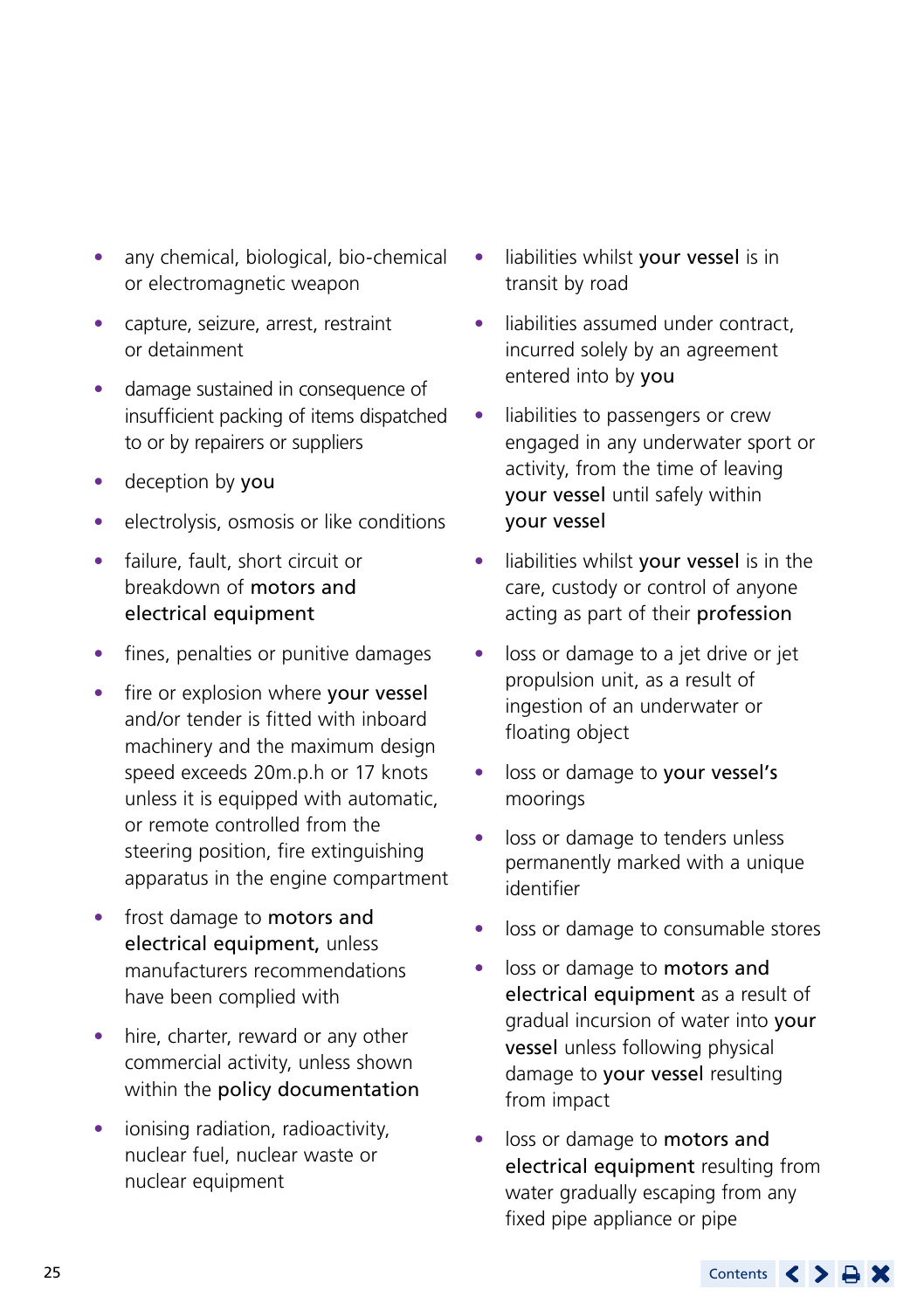loss or damage or liability arising from or relating to gas unless:

the installation and tubing are to the approved British Standard and meet the Boat Safety Certificate recommendations

all gas containers are secured against movement in a purpose built locker which is properly ventilated to the exterior of your vessel

- loss of use of your vessel
- malicious computer codes. Computer software, programs or data
- racing unless this is shown within the policy documentation
- sails split by the wind or blown away
- **terrorism**
- the failure of a computer chip or computer software to recognise a true calendar date
- the need to make good any defect in repair or maintenance.
- the need to make good any fault or error in design or construction
- the need to replace, repair or renew a faulty part or defective material
- theft of outboard motors, over 10 hp, attached to your vessel or tenders unless it is securely locked by an anti-theft device, which prevents retaining bolts/clamps being undone, in addition to its normal method of attachment
- outboard motors of 10hp or less, attached to your vessel or tender are only covered for theft provided they are secured by an additional anti-theft device, or one which prevents the retaining bolts/clamps being undone
- theft of outboard motors unless you have safely recorded the serial number.
- theft from the interior of your vessel unless violence and force are used to break into your vessel or place of storage
- theft of fixed gear and equipment from the exterior of your vessel unless violence or force are used
- theft of the trailer, and any insured items attached to it, whilst unattended unless the trailer has been securely fastened by a wheel clamp or hitch lock
- war, invasion, civil war, conflict or commotion
- wear, tear, depreciation or gradual deterioration; corrosion and electrolysis
- wilful misconduct or acts of recklessness by you or other persons in control of your vessel including, but not limited to, conduct whilst under the influence of alcohol/drugs or navigating in contravention of "red" signals (boards/lights)
- your failure to maintain your vessel in a seaworthy condition or in the case of a trailer, roadworthy condition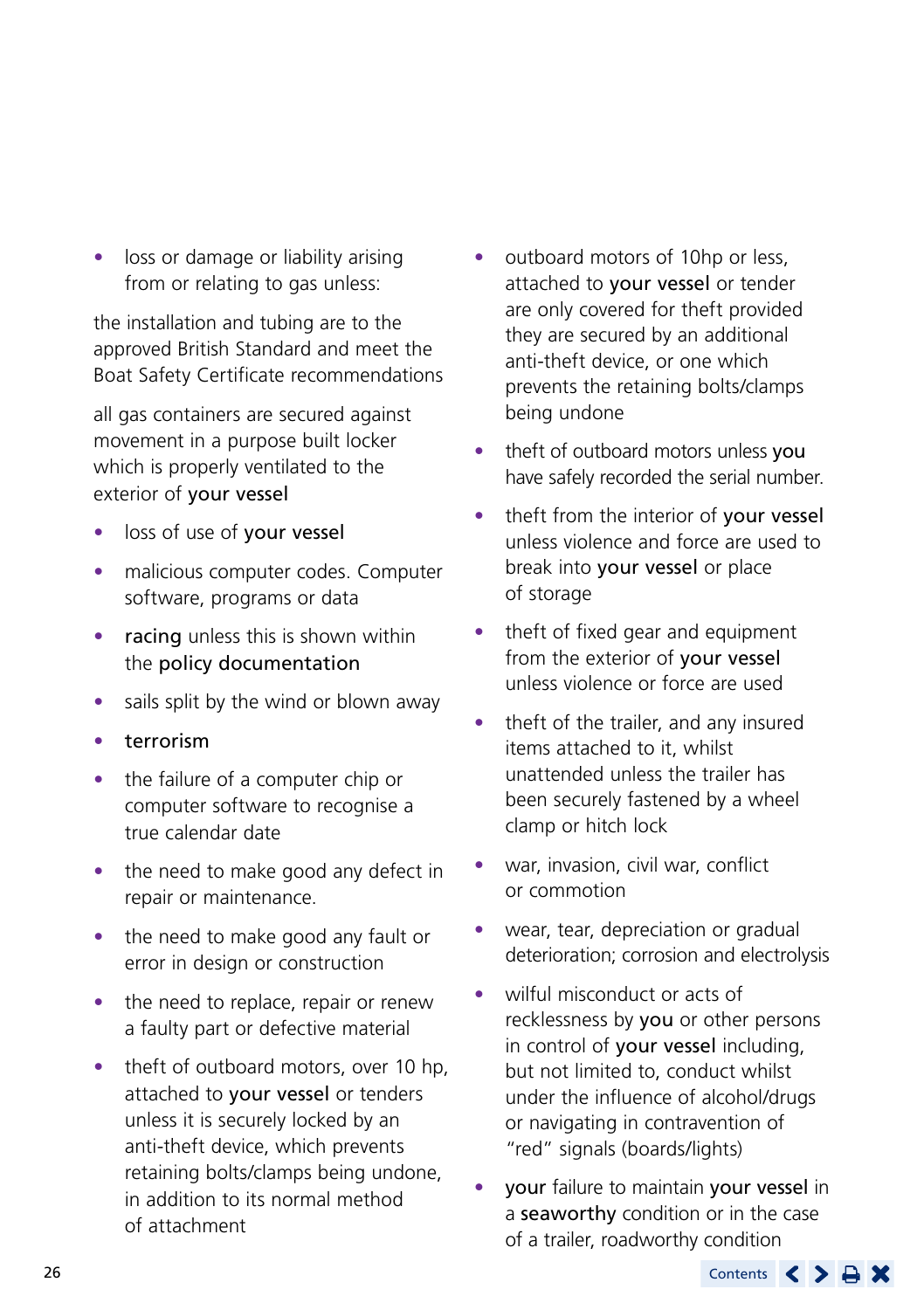- **•** your vessel operating outside the cruising range shown in the policy documentation
- your vessel being stranded, sunk, swamped or breaking adrift whilst unattended for a period in excess of 8 hours on coastal waters, except on a sheltered and recognised mooring or anchorage. We would draw your attention to Policy Conditions – Due Care and Diligence and your cruising range.
- your vessel undertaking towage or salvage services under a pre-arranged contract. However, your vessel may assist or tow boats in distress

## **Policy conditions**

## **Assignment**

This policy is non-transferable.

## **Cancellation by us**

We may cancel this policy at any time subject to 30 days notice to your last known address. Any return premium will be calculated on a pro-rata basis but no refund will be given if a total loss claim has been paid or is outstanding at the time of the cancellation.

If you are paying your premium by instalments and you miss a payment, we may cancel your cover giving you seven days notice to your last known address.

Subject always to a minimum retained premium of £50, plus insurance premium tax.

## **Cancellation by you**

If you decide that you do not want to accept the policy (or any future renewal of the policy by us), please contact us using the contact details provided on the covering letter within 14 days of receiving it (or for renewals, within 14 days of your policy renewal date). We will only charge you on a pro rata basis for the time we have been on cover subject to a minimum premium of £50 (plus insurance premium tax). The balance of the premium will be returned to you.

If you cancel your policy later than 14 days from receiving it we will give you a refund in proportion to the time left until your current period of insurance is due to run out, subject to a minimum premium of £50 (plus insurance premium tax).

Please note that no cancellation refund will be allowed if a Total Loss claim settlement has been paid or is in negotiation.

## **Change of ownership**

Should your vessel be sold or transferred to new ownership or there is a change in interest, this policy will be cancelled from the relevant date.

#### **Claim payment**

In no case will we, under any section, pay more than the sum insured shown against that item in the policy documentation.

#### **Competence**

Those in charge of your vessel with your permission must have satisfied you of their competence, prior to your agreement.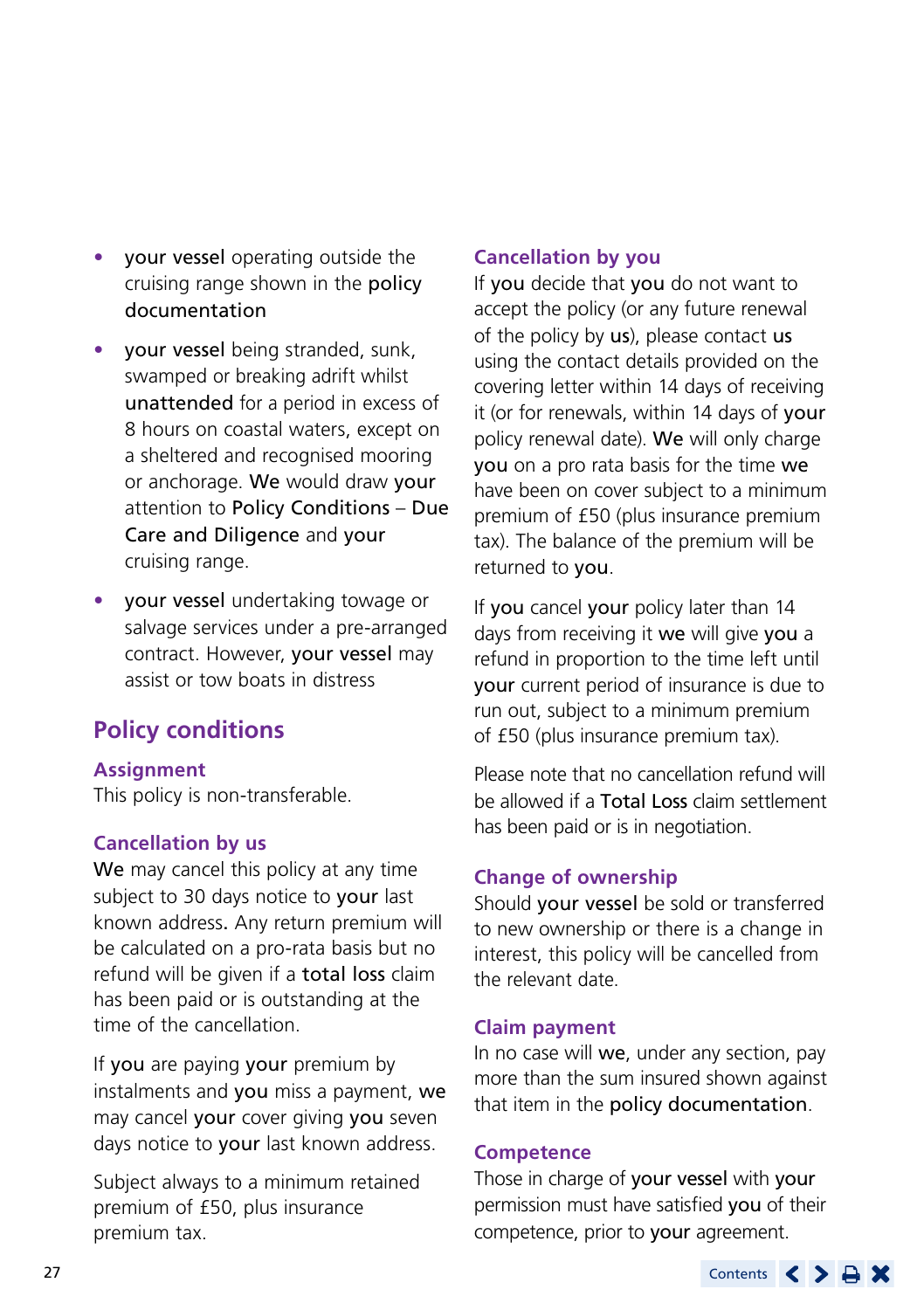#### **Currency**

Where an amount is given within this policy and the currency shown on the policy documentation is other than Sterling (£), the equivalent currency amount will apply. This will be calculated on the day the loss occurred, using the rate as quoted by the Bank of England.

## **Due care and diligence**

You must exercise due care and diligence at all times and do all you reasonably can to prevent loss or damage to your vessel.

## **Excess**

In the event of a claim under more than one section of this policy, the highest excess will apply.

## **Fraudulent Claim**

If a claim is fraudulent or false in any way, we will not make any payment and the policy will be void. There will be no refund of premium.

## **Instalments**

If you pay the premium to us using our Direct Debit instalment scheme we will have the right (which we may not use) to renew the policy each year and continue to collect premiums using this method. We may vary the terms of the policy (including the premium) at renewal.

If you decide that you do not want us to renew the policy, as long as you tell us before the next renewal date, we will not renew it.

Our right to renew this policy does not affect your cancellation rights detailed in Cancellation by you.

#### **Modifications**

You must notify us immediately if you modify your vessel. Modifications include but are not limited to such things as a different engine than supplied, extending the superstructure, a different rig or sails adding a bathing platform or changing the length of the vessel.

## **Notifying us of a change**

You must tell us if any of the information on which this insurance is based changes. Failure to do so may result in your insurance no longer being valid and claims not met. If in doubt about any change you should disclose it. If your policy is amended as a result of any change, we will be entitled to vary the premium and terms for the rest of the period of insurance. You should keep a record (including copies of letters) of all information supplied to us in connection with this insurance.

If you replace your vessel, its permanent mooring or how you use it, your insurance will no longer be valid and claims will not be met until revised policy documentation has been issued by us.

#### **Other insurance**

If any claim is covered by another insurance, we will not pay the claim.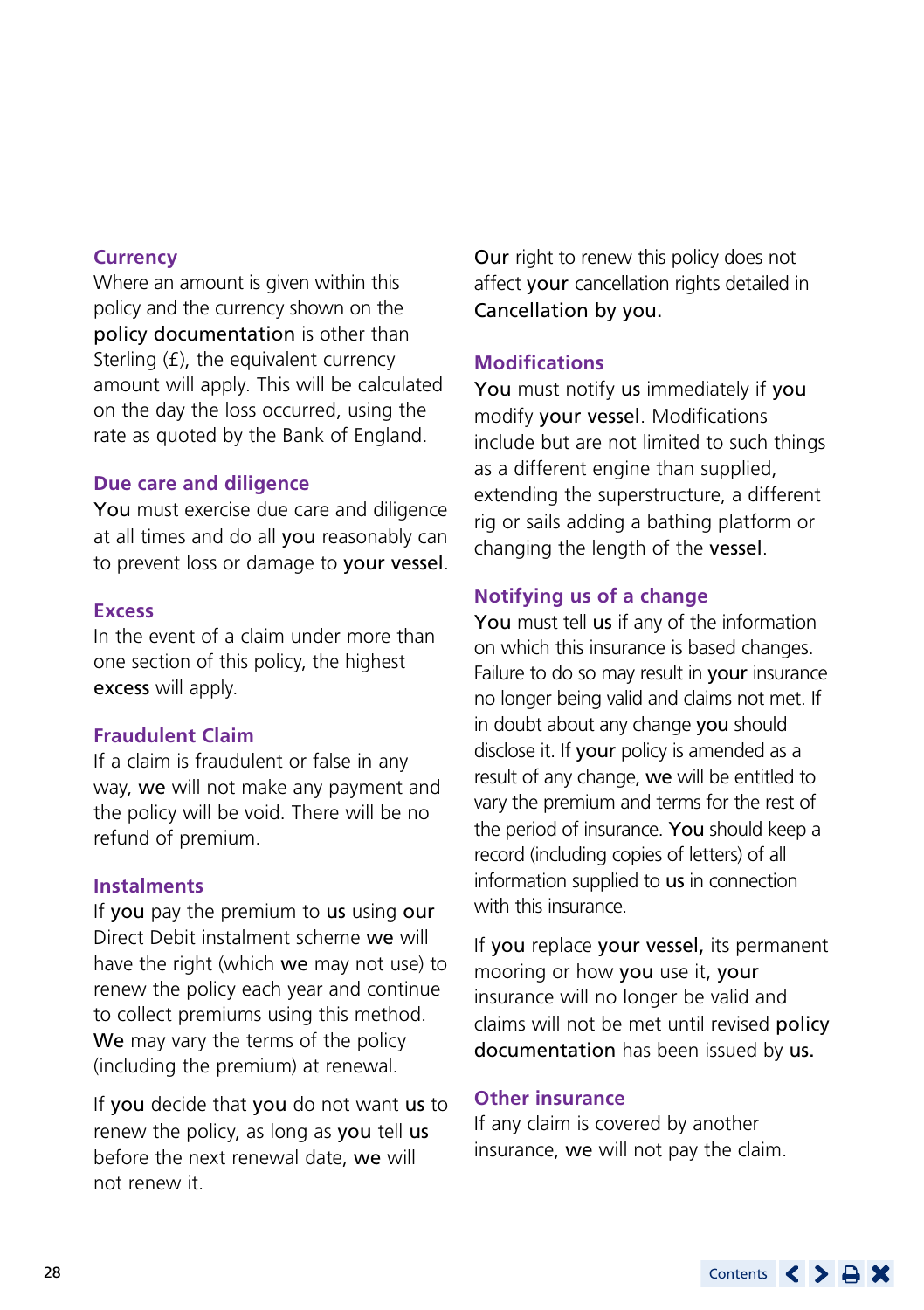#### **Responsibility**

Everyone covered by this policy must follow the policy terms and conditions.

#### **Rights of third parties**

No person who is not party to this policy, or to whom cover is not expressly extended, may enforce any term of this policy.

## **Our complaints procedure**

#### **Our commitment to customer service**

We are committed to providing a high level of customer service. If you feel we have not delivered this, we would welcome the opportunity to put things right for you.

#### **Who to contact in the first instance**

Many concerns can be resolved straight away. Therefore in the first instance, please get in touch with your usual contact at Zurich or your broker or insurance intermediary as they will generally be able to provide you with a prompt response to your satisfaction.

Contact details will be provided on correspondence that we or our representatives have sent you. (For example on your welcome or renewal communication or on claim acknowledgement letters.)

Alternatively you can contact us for any policy related issues as below:

Telephone: 01273 863400

By post: Navigators & General PO Box 3707 Swindon SN4 4AX

## **Many complaints can be resolved within a few days of receipt**

If we can resolve your complaint to your satisfaction within the first few days of receipt, we will do so.

Otherwise, we will keep you updated with progress and will provide you with our decision as quickly as possible.

#### **Next steps if you are still unhappy**

If you are not happy with the outcome of your complaint, you may be able to ask the Financial Ombudsman Service to review your case.

We will let you know if we believe the ombudsman service can consider your complaint when we provide you with our decision. The service they provide is free and impartial, but you would need to contact them within 6 months of the date of our decision.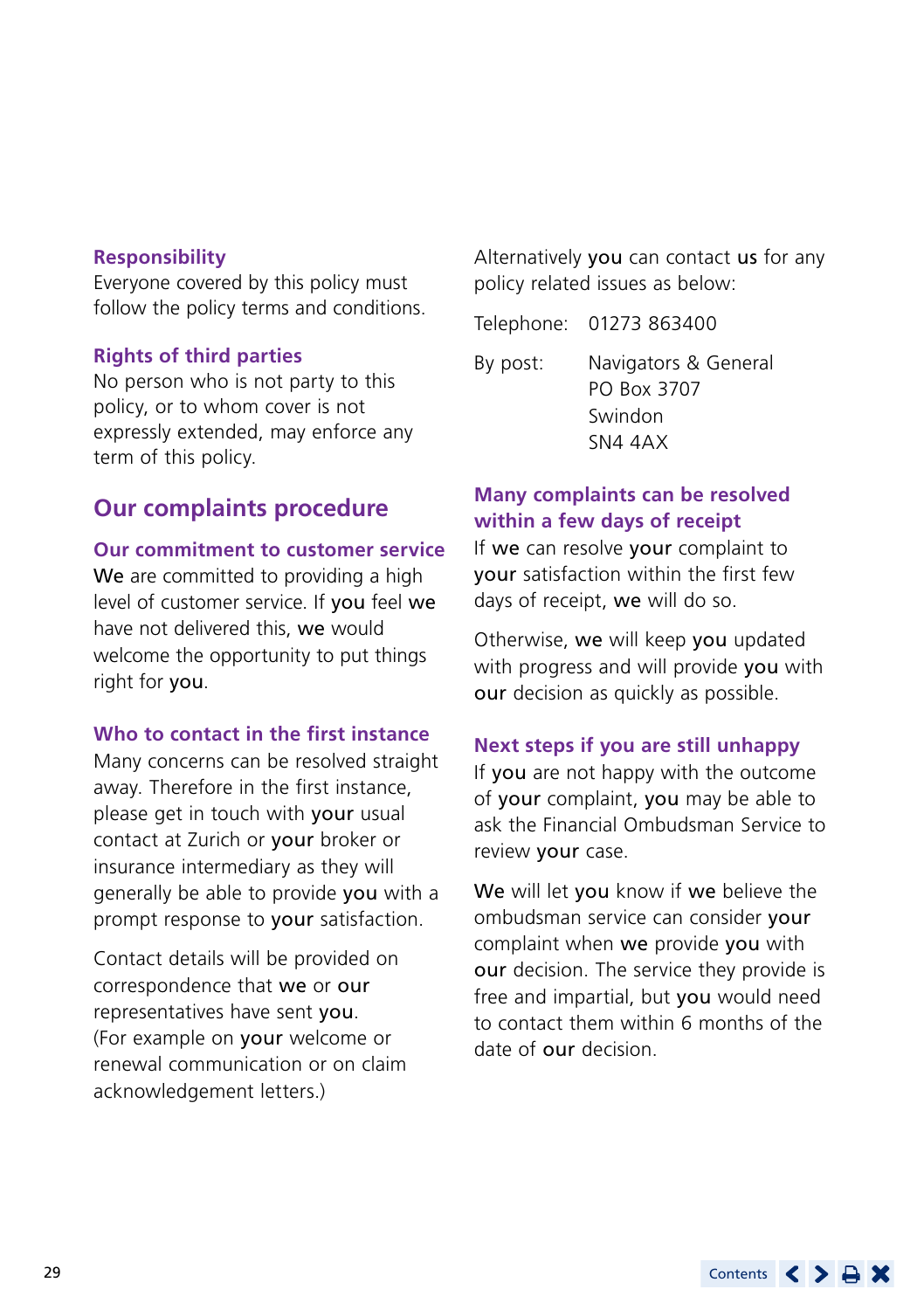More information about the ombudsman and the type of complaints they can review is available via their website [www.financial-ombudsman.org.uk.](http://www.financial-ombudsman.org.uk)

You can also contact them as follows:

- Post: Financial Ombudsman Service, Exchange Tower, London, E14 9SR
- Telephone: 08000 234567 (free on mobile phone and landlines)
- Email: [complaint.info@financial](mailto:complaint.info@financial-ombudsman.org.uk)[ombudsman.org.uk](mailto:complaint.info@financial-ombudsman.org.uk)

If the Financial Ombudsman Service is unable to consider your complaint, you may wish to obtain advice from Citizens Advice (or a similar service) or seek legal advice.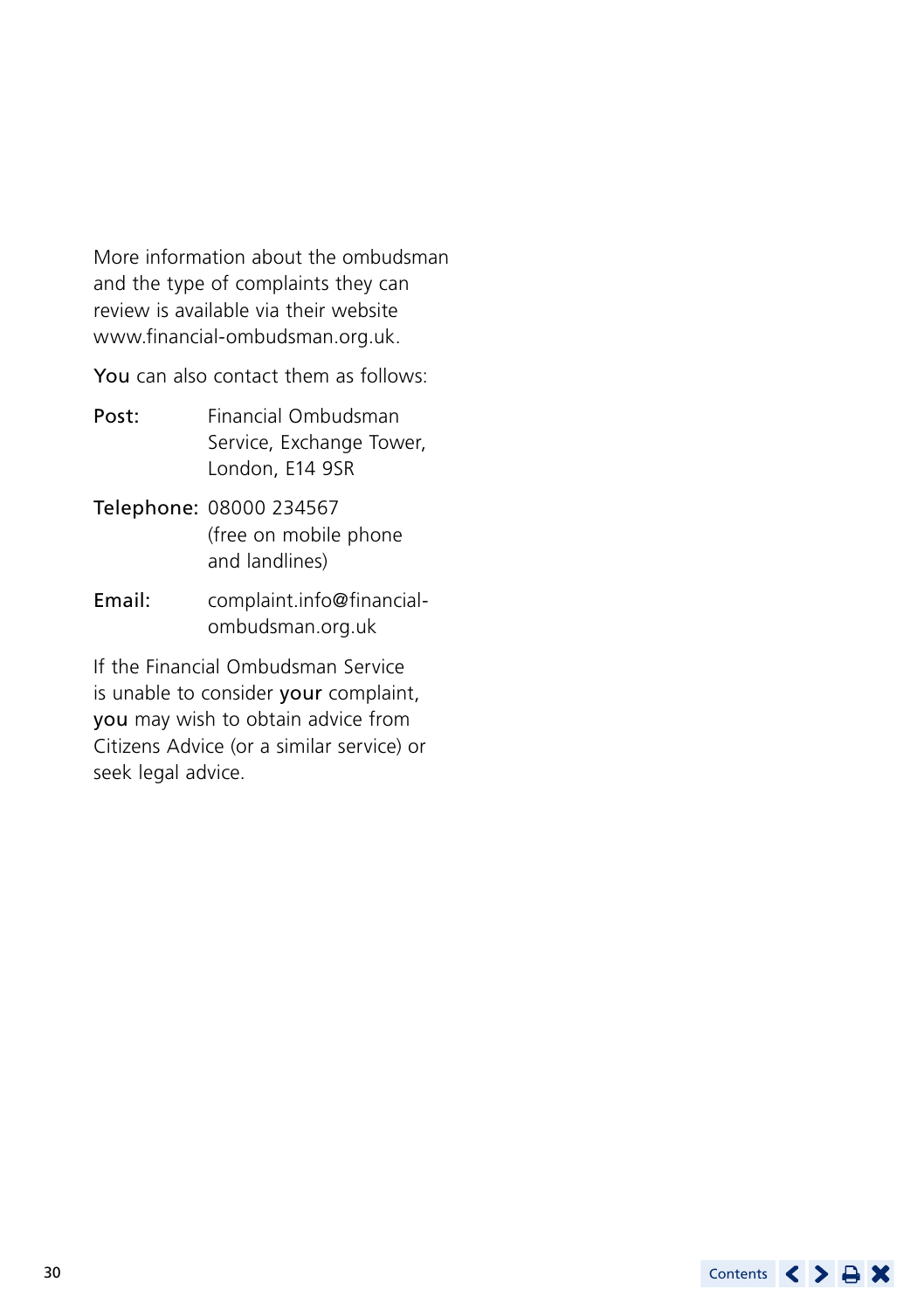## **Details of your equipment**

## **Electronic navigation aids**

Make

Model

Serial number

## **Hull**

Identification number/distinguishing marks

## **Life raft**

Make

Model number

Last serviced

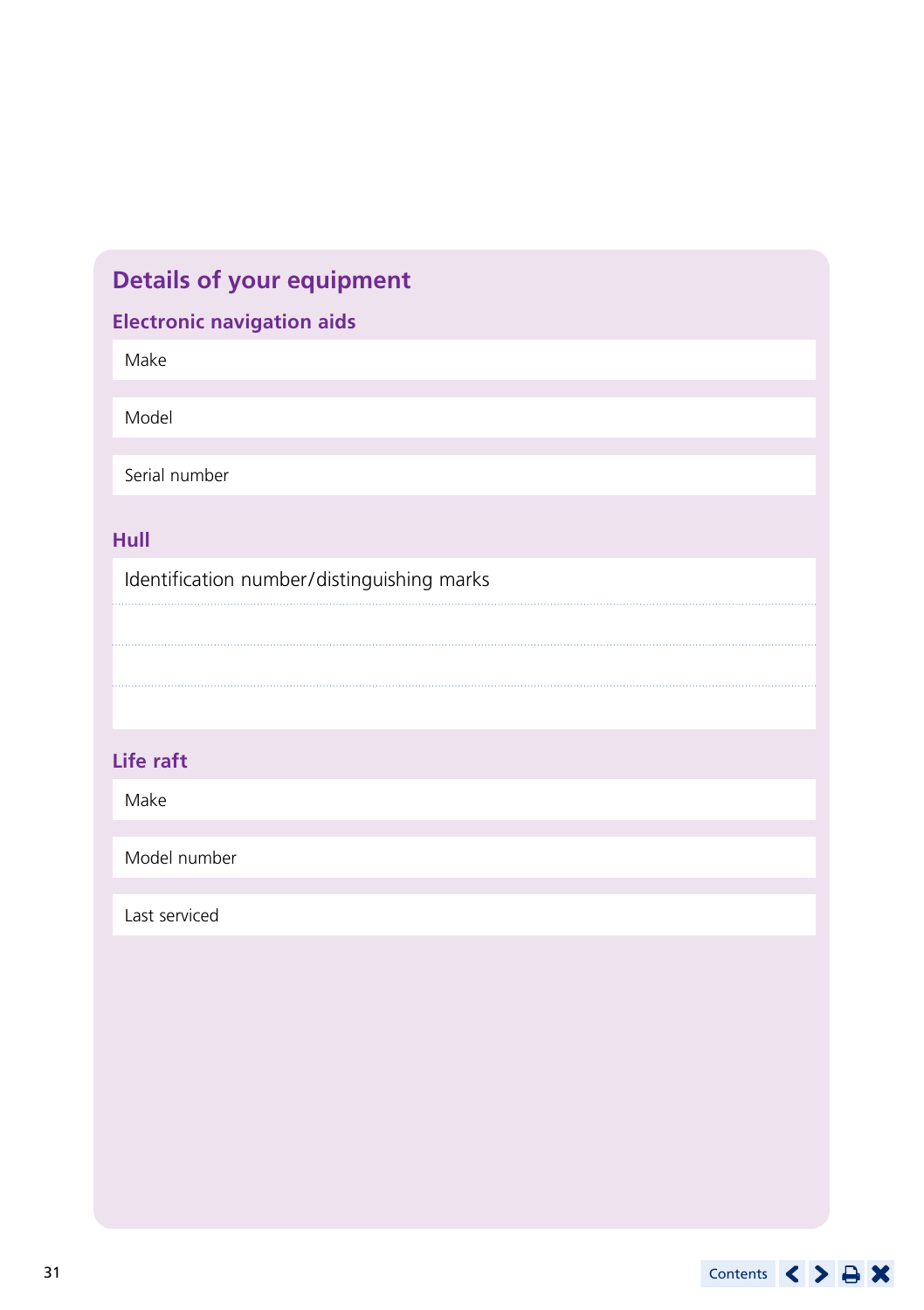## **Outboard motors**

Make/Type

Model/HP

Serial number

Year of manufacture

## **Tenders**

Make/Type

Year built

## **Trailer**

Make/Type

Year built